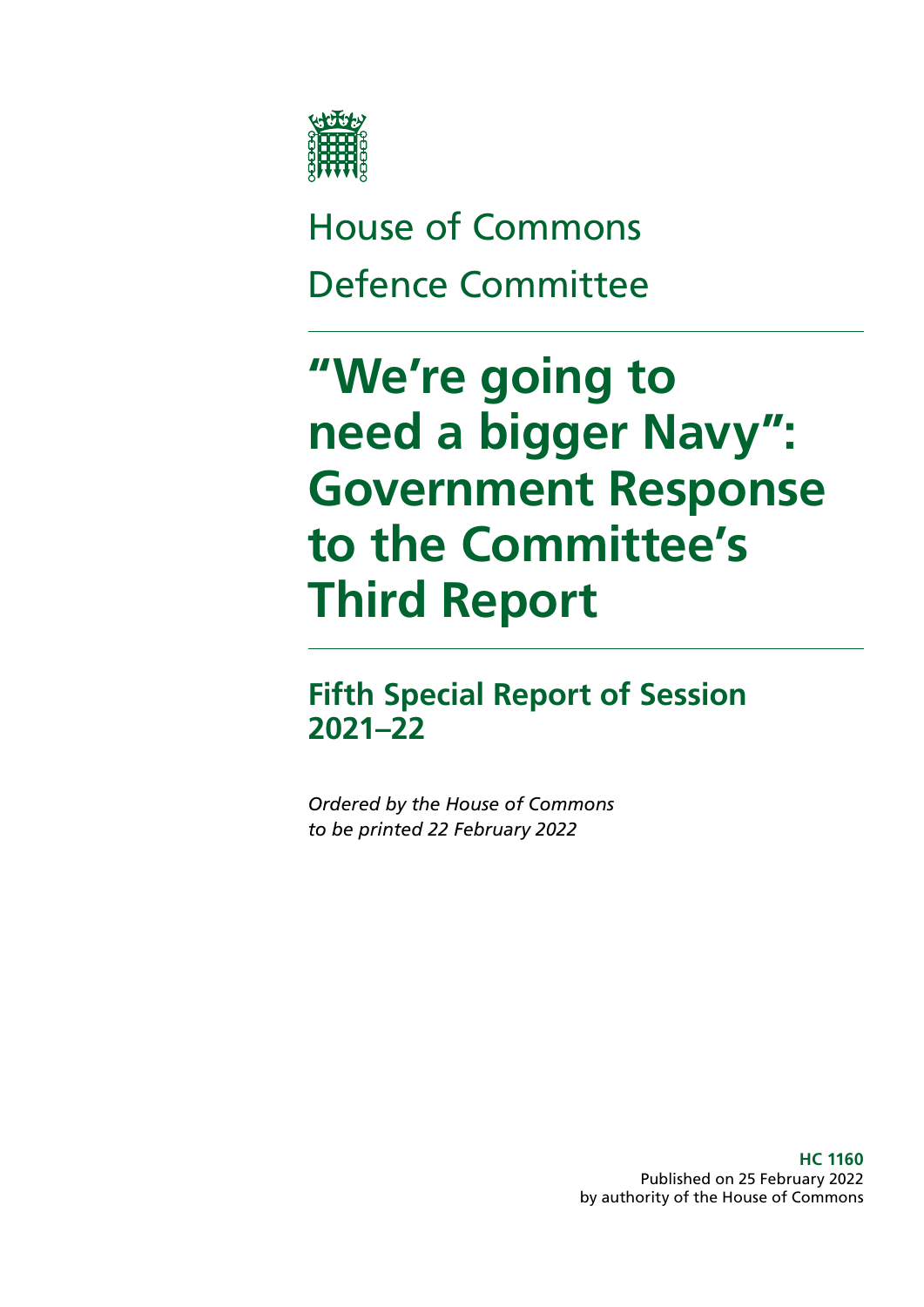#### **The Defence Committee**

The Defence Committee is appointed by the House of Commons to examine the expenditure, administration, and policy of the Ministry of Defence and its associated public bodies.

#### **Current membership**

[Rt Hon Tobias Ellwood MP](https://members.parliament.uk/member/1487/contact) (*Conservative, Bournemouth East*) (Chair) [Stuart Anderson MP](https://members.parliament.uk/member/4742/contact) (*Conservative, Wolverhampton South West*) [Sarah Atherton MP](https://members.parliament.uk/member/4855/contact) (*Conservative, Wrexham*) [Dave Doogan MP](https://members.parliament.uk/member/4736/contact) (*Scottish National Party, Angus*) [Richard Drax MP](https://members.parliament.uk/member/4132/contact) (*Conservative, South Dorset*) [Rt Hon Mr Mark Francois MP](https://members.parliament.uk/member/1444/contact) (*Conservative, Rayleigh and Wickford*) [Rt Hon Kevan Jones MP](https://members.parliament.uk/member/1438/contact) (*Labour, North Durham*) [Mrs Emma Lewell-Buck MP](https://members.parliament.uk/member/4277/contact) (*Labour, South Shields*) [Gavin Robinson MP](https://members.parliament.uk/member/4360/contact) (*Democratic Unionist Party, Belfast East*) [Rt Hon John Spellar MP](https://members.parliament.uk/member/318/contact) (*Labour, Warley*) [Derek Twigg MP](https://members.parliament.uk/member/429/contact) (*Labour, Halton*)

#### **Powers**

The committee is one of the departmental select committees, the powers of which are set out in House of Commons Standing Orders, principally in SO No 152. These are available on the Internet via [www.parliament.uk.](https://www.parliament.uk/)

#### **Publications**

© Parliamentary Copyright House of Commons 2021. This publication may be reproduced under the terms of the Open Parliament Licence, which is published at [www.parliament.uk/copyright](https://www.parliament.uk/copyright).

Committee reports are published on the Committee's website at [www.parliament.uk/defcom](https://committees.parliament.uk/committee/24/defence-committee/publications/) and in print by Order of the House.

#### **Committee staff**

Masrur Ahmed (Second Clerk), Jonathan Edwards (Committee Specialist), Mark Etherton (Clerk), Lucy Petrie (Committee Specialist), Sascha Sajjad (Committee Operations Officer), Eleanor Scarnell (Committee Specialist), Ian Thomson (Committee Specialist) and Sarah Williams (Committee Operations Manager).

#### **Contacts**

All correspondence should be addressed to the Clerk of the Defence Committee, House of Commons, London SW1A 0AA. The telephone number for general enquiries is 020 7219 6168 / 3113; the Committee's email address is [defcom@parliament.uk](mailto:defcom%40parliament.uk?subject=). Media inquiries should be addressed to Toni McAndrew-Noon on 075 6243 5286.

You can follow the Committee on Twitter using [@CommonsDefence.](https://twitter.com/CommonsDefence?ref_src=twsrc%5Egoogle%7Ctwcamp%5Eserp%7Ctwgr%5Eauthor)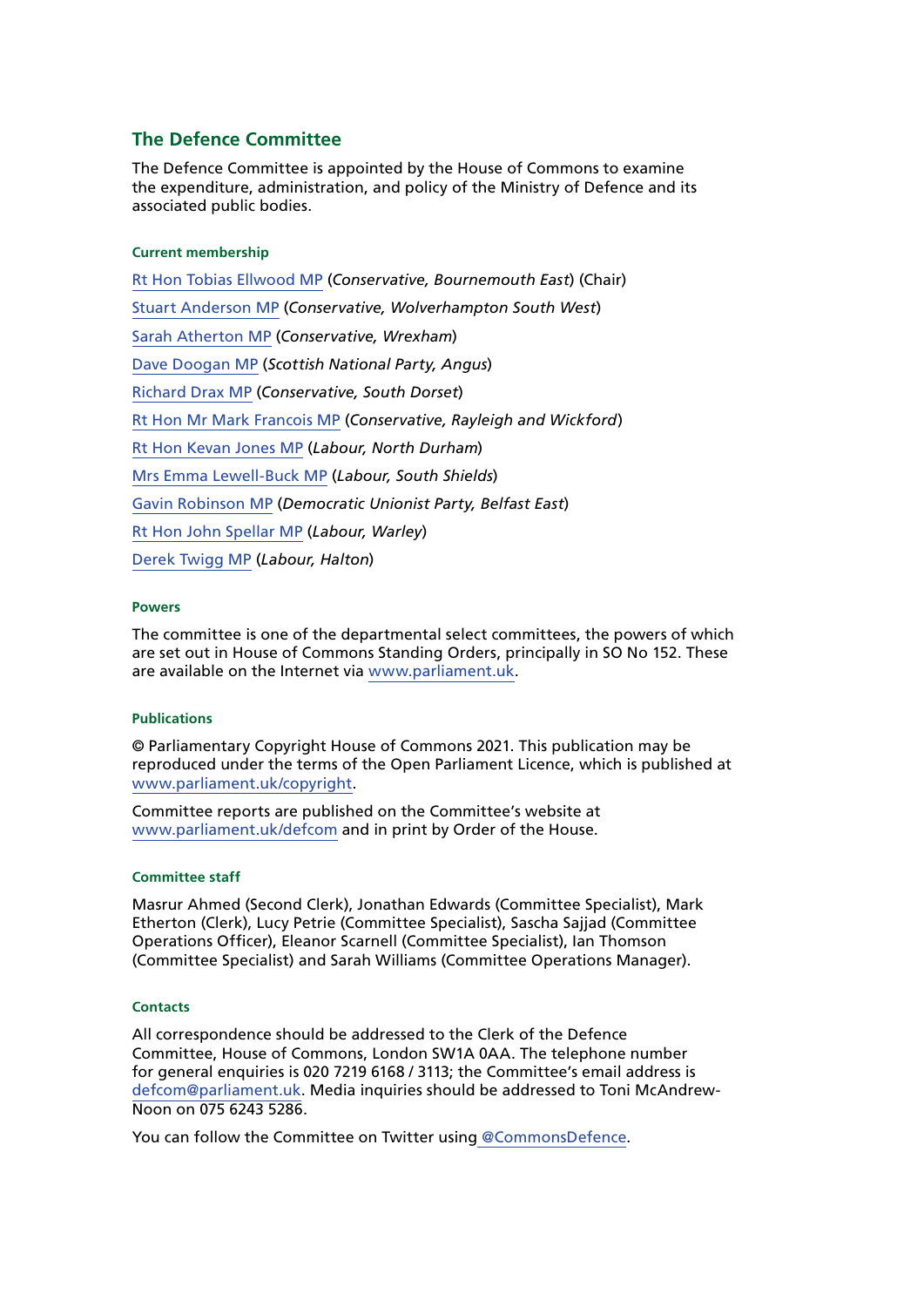## Fifth Special Report

On 14 December 2021 the Defence Committee published its Third Report of Session 2021–22, ["We're going to need a bigger Navy"](https://publications.parliament.uk/pa/cm5802/cmselect/cmdfence/168/summary.html) (HC 168). The Government's response was received on 15 February 2022, and is appended to this report

### Appendix: Government Response

#### **Introduction**

The Government would like to thank the House of Commons Defence Committee for its inquiry into the Royal Navy, 'Purpose And Procurement', and its subsequent report published 'We're Going To Need A Bigger Navy' (14 December). As the first dedicated deep dive into the Royal Navy and Procurement for five years, the department welcomes the report. It is clear that the Defence Committee has consulted a broad range of stakeholders to support the report and it paints a realistic picture of the complex strategic environment in which the Royal Navy must operate. The Committee raise important questions about the role of the Royal Navy, the current Fleet and the future Fleet, which have been considered thoughtfully in the production of this response.

#### **The Royal Navy's role**

Conclusion 1: **Over the next decade the UK and the Navy will face an increasingly complex international security environment. Russia and China will remain the primary adversaries at sea, with the relative importance of the UK's response to each likely to shift and potentially interact through the decade. Developments in technology, particularly in hypersonic weapons, are changing the conduct of naval warfare and grey zone operations are becoming increasingly important for the UK's security in the maritime domain, as they are in others.** (Paragraph 16)

Response: The Committee's report aligns with the Government's assessment of the complex security environment. In the maritime environment, this is being driven by the confluence of assertive state actors, who are increasingly operating in the 'grey zone', and the proliferation of lethal technology. The Integrated Review (IR) recognised this challenge and has invested in the Royal Navy (RN) accordingly. This included 'subthreshold' capabilities, such as enhancing the Royal Marines as a Special Operations capable Commando Force. The Defence Command Paper committed to a concept and assessment phase for the Future Air Defence system to replace the Type 45 Destroyer, a key element of which will be the development of a counter-hypersonic capability.

Conclusion 2: **The Government has ambitious plans for the Royal Navy. The Integrated Review has given the Navy a significantly increased, and potentially the leading, role in the UK's security posture. It is likely to be the Government's tool of choice to deliver its strategy of persistent engagement and competition below the threshold of warfare. As a result, the Navy must be able to deliver constabulary and presence operations for peace time maritime security, while still able to perform high-end warfighting functions effectively, including upholding NATO taskings and other international agreements.** (Paragraph 45)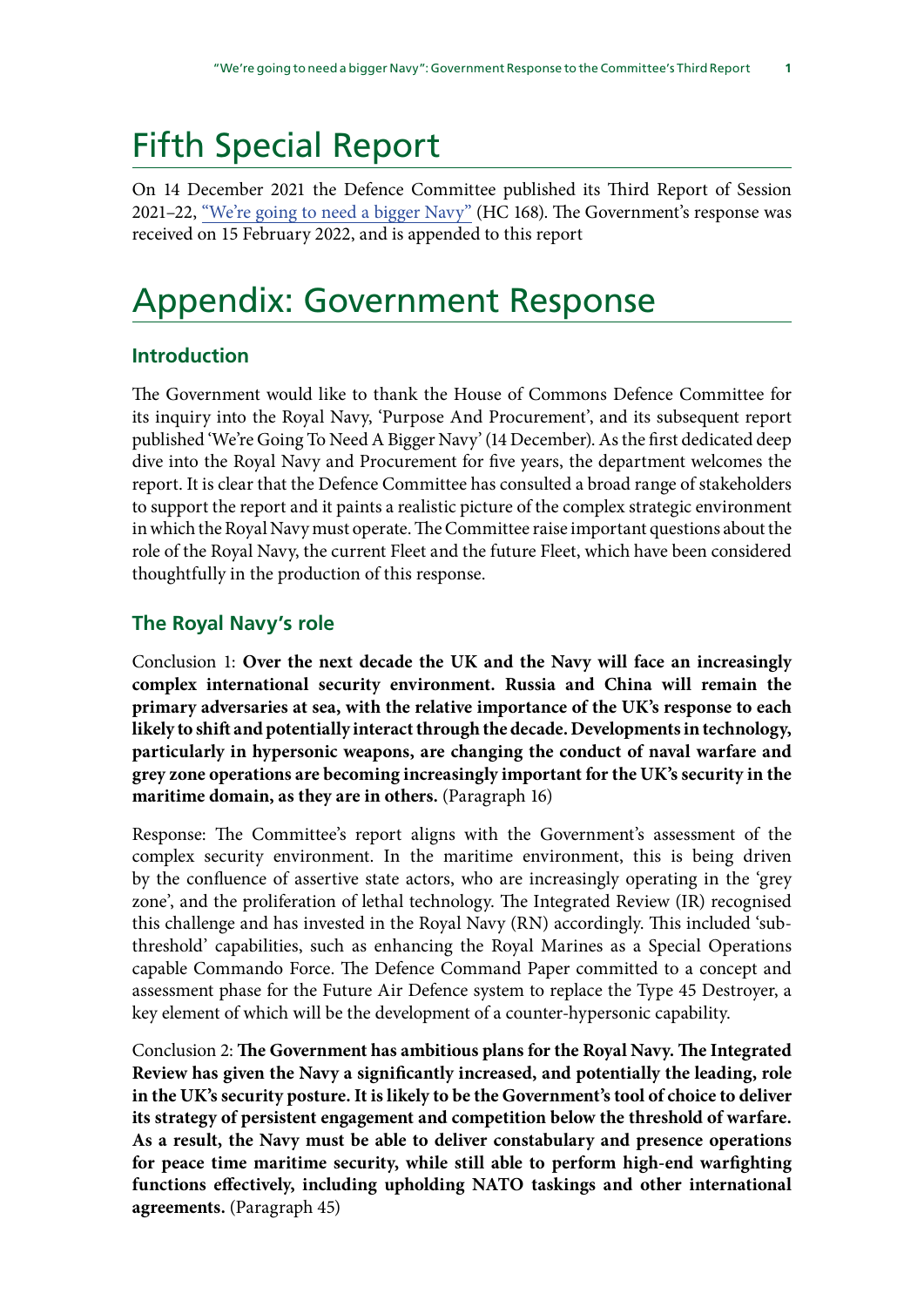Response: The IR made a clear commitment to evolve from a force that is primarily designed for the contingency of a major conflict and warfighting, to one that is also designed for permanent and persistent global engagement. This commitment ensures that the RN will retain the full spectrum of capabilities to deliver across the range of national and NATO taskings.

The RN has already begun delivering the IR commitment to shift to persistent global engagement. The extension in service of the Batch 1 Offshore Patrol Vessels (OPV) has allowed the RN to maintain its commitments in Home Waters, while permitting the Batch 2 OPVs to be deployed globally. They have recently conducted maritime security and capacity building operations in the Mediterranean, the Gulf of Guinea, Caribbean, and the Black Sea.

Two Batch 2 OPVs are operating persistently in the Indo-Pacific now, and have already proved their worth through HMS SPEY's response to support the people of Tonga. Their presence will be augmented by the Littoral Response Group (LRG) (South), whilst LRG (North) is pulsing from the UK and focused on the Euro-Atlantic. This expanded footprint builds on the enduring presence of the maritime headquarters, Type 23 Frigate and Mine Counter Measures capabilities in the Gulf, and our enduring presence in the Falkland Islands/South Atlantic and the Caribbean.

This approach increases Maritime Domain Awareness (MDA), which generates a comprehensive understanding and provides a common operating picture for the UK and our allies and partners. As an area of UK leadership, the RN works with national, regional, and international partners to support wider MDA capacity building. This includes UK/ French MDA cooperation in the Gulf of Guinea (MDAT-GoG) support to 'The Regional Cooperation Agreement on Combating Piracy and Armed Robbery against Ships in Asia' (ReCAAP).

The RN continues to be ready for warfighting operations, with the Carrier Strike Group (CSG) at the heart of this critical capability. Building on the success of the CSG21 deployment (Operation FORTIS), we will continue to deploy CSGs at regular intervals, with even greater flexibility and capability being delivered by the procurement of more F-35B, eight Type 26 Frigates and three Fleet Solid Support (FSS) Ships, all of which will be operating by the mid-2030s. This will be underpinned by the delivery of the final three Astute Class submarines into service. We remain on course to achieve Full Operating Capability (FOC) for Carrier Strike in December 2023. As the leading European navy in NATO, we will continue to attribute the Continuous at Sea Nuclear Deterrent, Littoral Strike forces and a CSG to the Alliance.

Conclusion 3: **The Navy cannot fulfil the full ambition of the Integrated Review with its current fleet. It needs more lower-end, adaptable vessels, like the planned Type 31 frigate, to fulfil the presence operations planned. A large part of the Government's plan to address this relies on increasing availability, as well as through the Type 32 programme. We are not convinced that increased availability can produce enough vessels to be relied upon in an emergency. If the Navy intends to deliver all missions, especially the presence the IR specifies, growth of major surface combatants needs to double, with growth from small, adaptable vessels. The resource budget, personnel and the number of auxiliary vessels should grow commensurately. This expansion will require a significant increase in funding.** (Paragraph 46)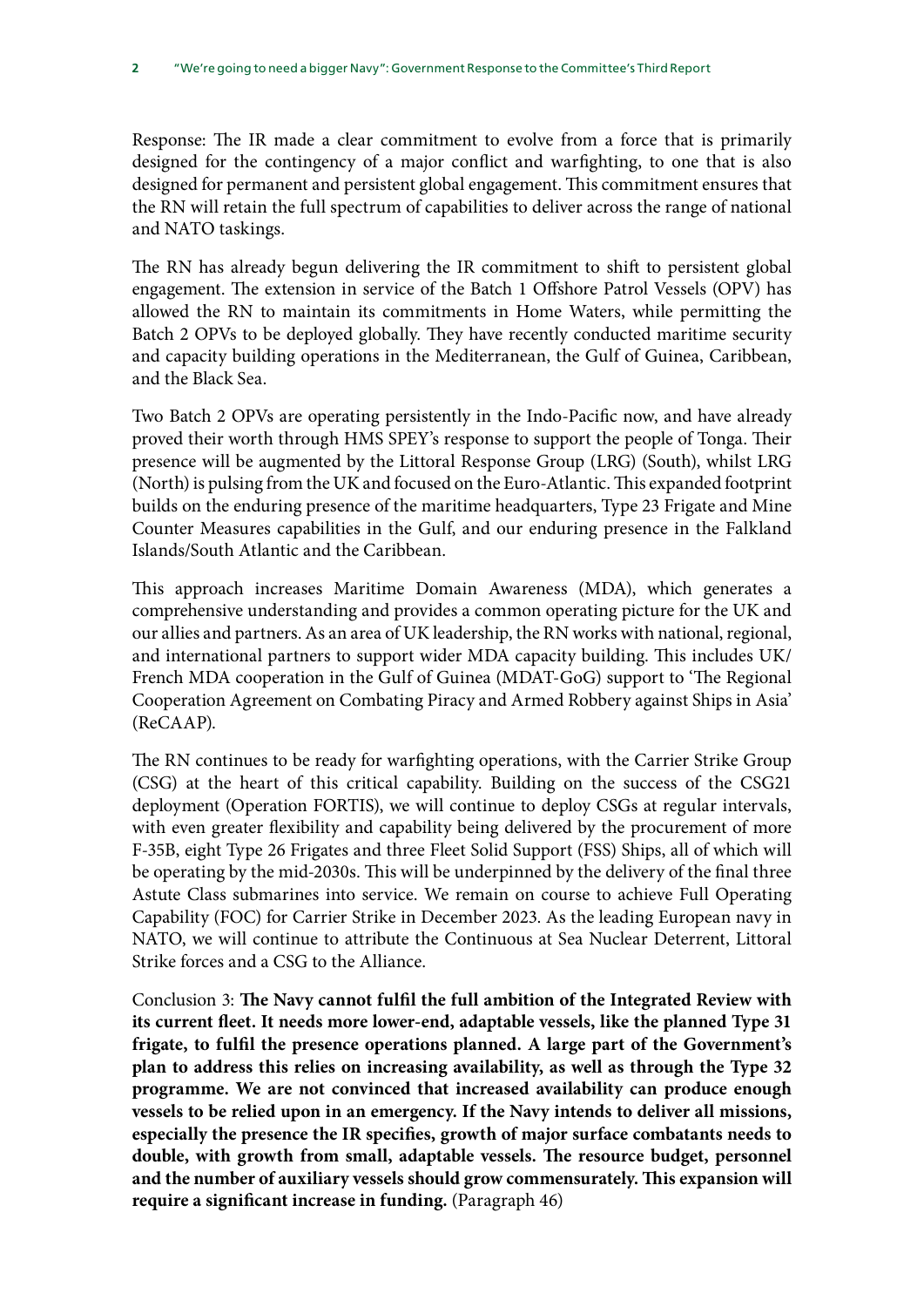Response: The Ministry of Defence (MOD) is confident it can realise the ambitious plans outlined in the IR. For the RN, central to this is the commitment to procure up to five Type 32 Frigates in addition to the ongoing build of five Type 31 Frigates. Alongside the existing commitment to build eight Type 26 Anti-Submarine Warfare frigates, this will mean that by 2030 the total number of frigates and destroyers will increase beyond the current 18. To enable this, it will be crucial to deliver T26 and T31 and commit to the T32 build. This will complement the planned build of three FSS Ships to support Carrier Strike, and the purchase of a Multi Role Surveillance vessel to provide a Critical National Infrastructure protection capability.

In tandem, the build of up to six Multi-Role Support Ships (MRSS) in the early 2030s, as cited in the Defence Command Paper, is needed to fully realise the benefits of Littoral Strike, while the funding for the concept and assessment phase of Future Air Defence System is an essential step in building a counter hypersonic capability into our Type 45 replacement.

Greater forward presence and ship availability are also dependent on continued investment in the RN's support architecture (including the Future Maritime Support Programme and shipbuilding pipeline) alongside flexible crewing models. These investments will ensure the RN remains ready to rapidly respond to crises. To allow this, the appropriate force elements and capabilities, including Carrier Strike and Littoral Strike forces, are held at very high readiness.

Conclusion 4: **The Ministry of Defence should be honest with the public about the deteriorating international security situation, the capabilities the Navy will need to protect Britain in this environment, and the funding required to deliver those capabilities. We believe that if the public understands the Navy's requirements, they will support the increase in funding necessary to deliver it.** (Paragraph 47)

Response: The evolving threat picture was at the heart of the IR. The international security situation and Defence's capability requirements as a result of it are, accordingly, set out in public documents. The Defence Command Paper outlined the changing strategic context and associated shifts in global power around four over-arching trends: geo-political and geo-economic shifts; systemic competition; rapid technological change; and transnational challenges.

Given this range of challenges, strategic decision making in the MOD is threat-focused and evidence-driven, with inputs from across the intelligence community, government agencies, and our strategic allies and partners. The sensitivities of some of this intelligence means that we cannot share every detail with the public. However, the Secretary of State for Defence, Ministerial team, Chief of Defence Intelligence, and other senior officials continue to engage public facing forums and academic organisations to share their perspectives, where appropriate.

Defence has also decisively shifted its approach to tackle these threats, as outlined in the Integrated Operating Concept (2020) and Defence Command Paper. To underline the government's long-term approach, the MOD received a four-year spending review settlement with an increase of over £24 billion. The RN is receiving an increasing budget,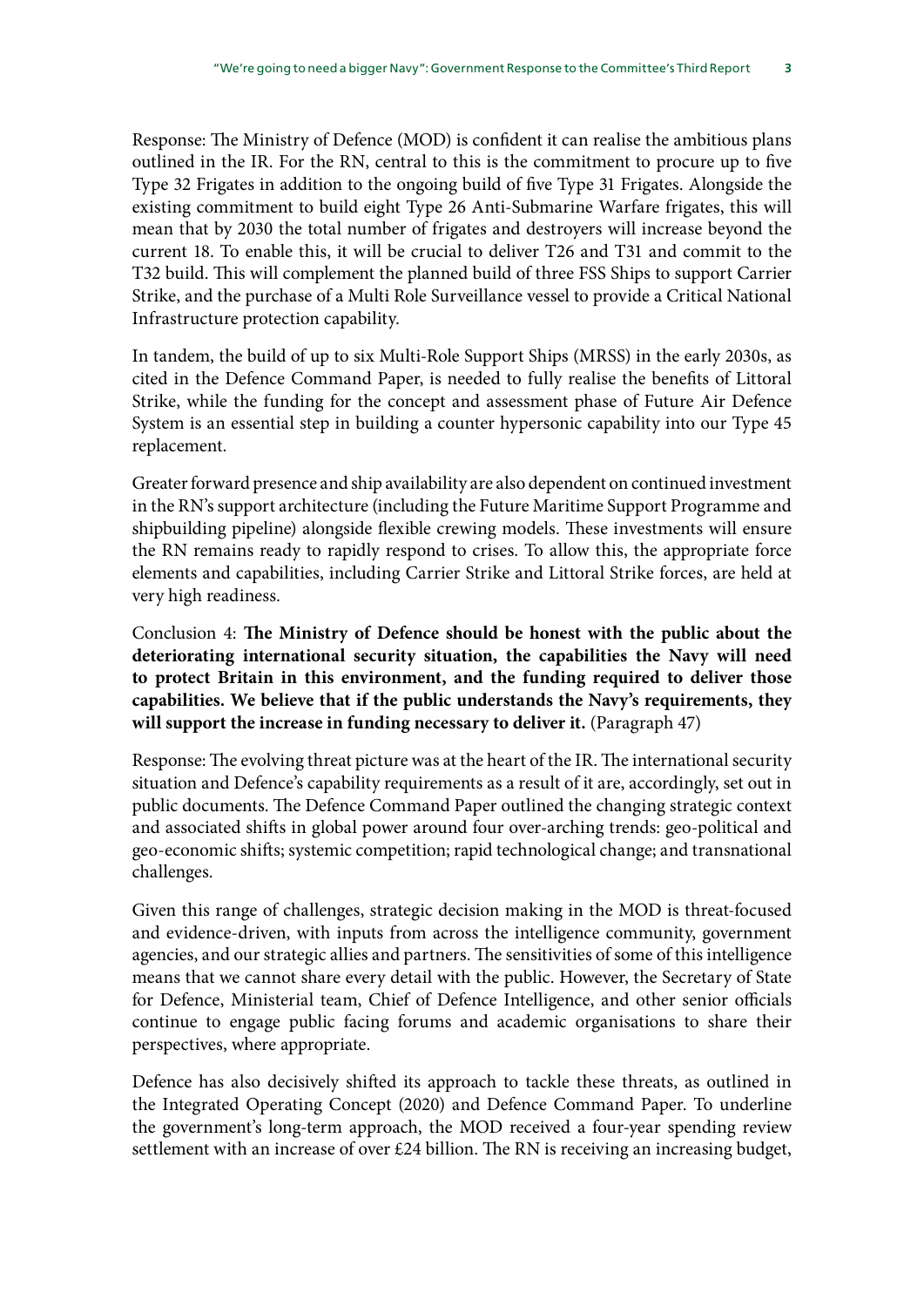rising from £7 billion in FY21/22 to £8.7 billion by FY30/31 to accelerate a drive to be more lethal, more available, and more sustainable—a Global, Modern and Ready Navy to address the international security situation now and into the future.

Conclusion 5: **The Government must be honest with the public with regards to the cost of the Indo-Pacific tilt. The Department should confirm in its response how regular future carrier strike group deployments will be, and whether they will have the same fleet composition, missions and support from allies as the 2021 carrier strike group deployment.** (Paragraph 48)

Response: The IR considered the opportunity cost of not delivering greater levels of global engagement, through prosperity and security. An Eastwards shift in the global economic centre-of-gravity is widely accepted, as are the potential impacts for global security of an increasingly assertive China. To match these challenges, which if fully manifest would have a significant impact on the UK's prosperity, the IR laid out an approach that delivered deterrence through global engagement.

In the past, we have tended to 'pulse' activity into the Indo-Pacific. However, two permanently deployed OPVs and a regionally focused LRG from 2023, in addition to periodic CSG deployments, signals a deeper and more enduring commitment. This builds on the success of the CSG21 deployment, which demonstrated a more confident, UK-led, highly technological, and internationally partnered effort to strengthen our alliances and national interests in an area critical to global peace and prosperity. Our allies and partners have responded positively and are seeking further engagement with the RN.

The Secretary of State is focused on the total cost of CSG21 and this will help assist Defence in striking the right balance of activity and capability to deploy to the region to meet the Government's policy goals. Operating a CSG will have a cost, regardless of where it operates – bearing in mind transit times, deployment lengths and logistic support, for example. When a decision is made to commit to a region, long-term arrangements can be made to reduce costs, and use of facilities provided by our allies and partners can also ease this burden.

The Carrier Strike capability is on track to achieve FOC by December 2023. We intend to routinely deploy a CSG annually; the deployment schedule is a strategic decision, directed by the Senior Strategic Steering Group in Defence and then endorsed by Service Chiefs, Defence Ministers, other government departments (such as the Foreign, Commonwealth & Development Office or the Department for International Trade) and, ultimately, the Cabinet Office. Each CSG deployment will be bespoke in terms of its objectives, its operating area, its composition, and the extent to which allies and partners are involved. No two deployments will be the same. The UK Operational Headquarters, with guidance from the MOD, will plan and deliver CSG activity to meet the Government's engagement and security priorities.

#### **The Current Fleet**

Conclusion 7: **The Department should provide further explanation of what Carrier Enabled Power Projection (CEPP) is intended to deliver. This should include consideration of what innovative capabilities the carriers can provide beyond carrier strike, littoral manoeuvre and humanitarian assistance, and more information on what**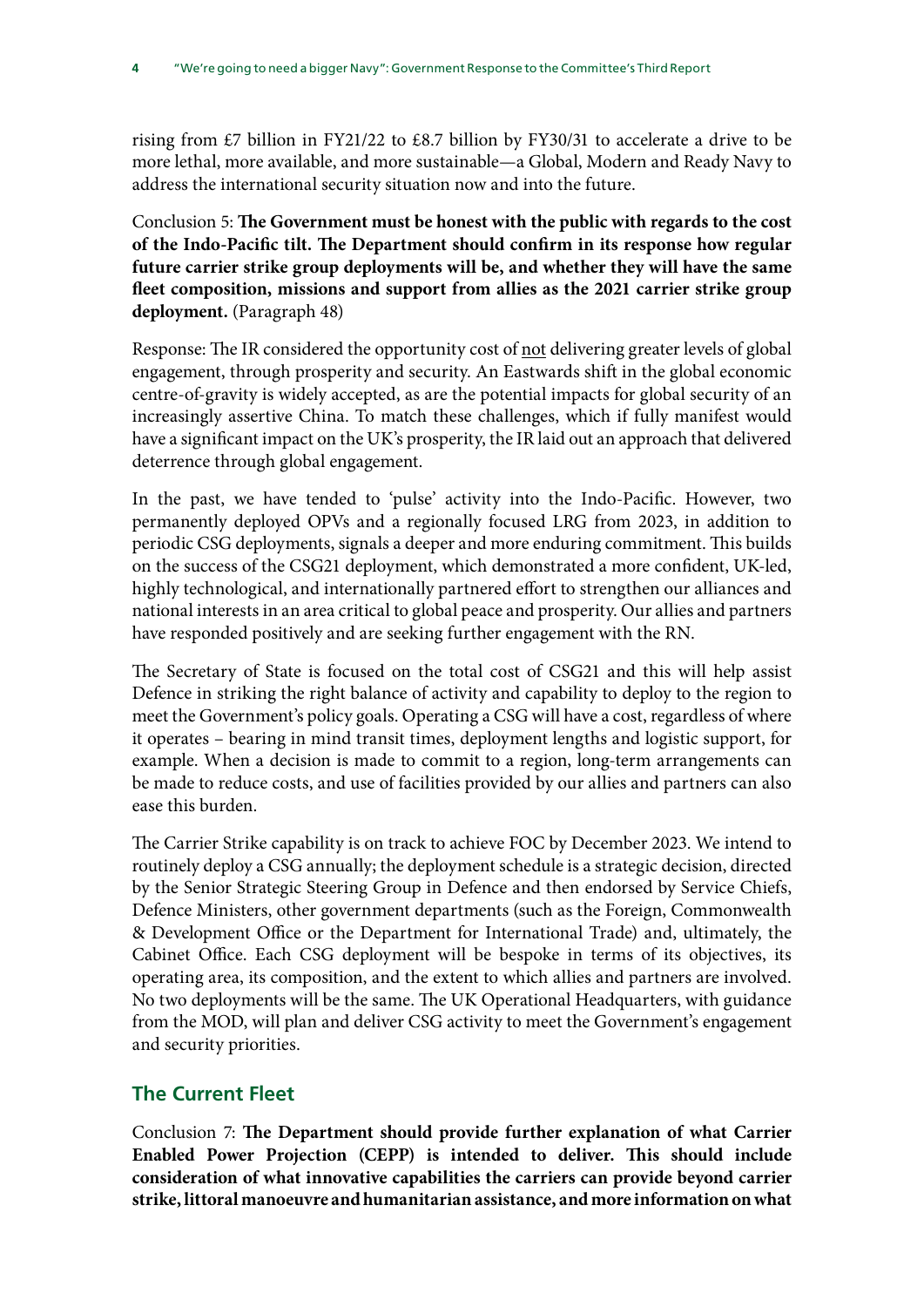#### **role the F-35 will play in delivering an offensive air capability after any improvements to its armaments. It should be set out in advance of the aircraft carriers' next deployment in a published strategy, with a classified annex if necessary.** (Paragraph 60).

Response: Carrier Enabled Power Projection (CEPP) is the over-arching programme that delivers a sovereign carrier-based strike capability, which is interoperable with NATO and coalition allies. In addition to strike operations in warfighting, the capability will provide Crisis Response options for Her Majesty's Government, enable Special Forces and support UK prosperity through Defence Engagement.

CSG21 has demonstrated the potency of what CEPP can deliver. Having operated with other F-35 nations, both within NATO and with Japan, we have learnt more about how these 5th Generation aircraft can best be employed and how we can operate our task group in the future. HMS PRINCE OF WALES' programme for 2022 will provide opportunities for innovation and to develop Carrier Strike further. It includes experimentation to generate greater UK/US interchangeability and accelerate the development of uncrewed systems. We also plan to exercise the Expeditionary Strike Force concept in 2022, combining a carrier with an LRG to explore how Carrier and Littoral Strike can support each other. The CSG is already capable of conducting Humanitarian Support Operations and Non-Combatant Evacuation.

The Department is also focused on developing the CSG as a NATO asset, enhancing its interoperability with other allied navies. HMS PRINCE OF WALES will act as the Afloat Command Platform for NATO as part of her NATO Response Force 2022 (NRF22) duties.

F-35 will be enhanced by the increased lethality provided by Select Precision Effects At Range (SPEAR) Capability 3. SPEAR Cap 3 will be able to destroy/defeat mobile, relocatable and fixed targets in all weathers—day and night. Whilst F-35 is already well served with Air-to-Air weapons, SPEAR Cap 3 will bring improved Air-to-Ground standoff precision weapons. Beyond SPEAR Cap 3, a long-range stand-off capability to further enhance the F-35 could be achieved through a funded SPEAR Cap 5 programme.

Conclusion 8: **The Department must provide clarity on how it intends to operate the F-35 fleet before then. It must specifically address the questions of how many carriers and F-35s will be operated by the Navy and the RAF as part of routine operations and how a surge capacity will be delivered if one is planned. The Department should also be clear about what role uncrewed aircraft will play and when and how that role can be delivered. Until the Department provides clarity on all these points it is impossible for them or us to be reasonably sure of the risks the programme is carrying and how they can be mitigated.**

Response: Both aircraft carriers can conduct independent routine operations, with one carrier designated as the 'Strike Carrier'. Carriers are strategic assets, and their deployment plans will depend primarily on the threat as well as the UK's foreign policy priorities.

On routine operations, the Department plans to regularly deploy CSGs, with location and scale (including a decision on the total of F-35Bs embarked) matched to operational priorities and effects, as determined by the Department's existing plans, commitments, and operational prioritisation process. Using the CEPP routine operating model as a guide, the Defence ambition is to hold a Queen Elizabeth Class carrier permanently at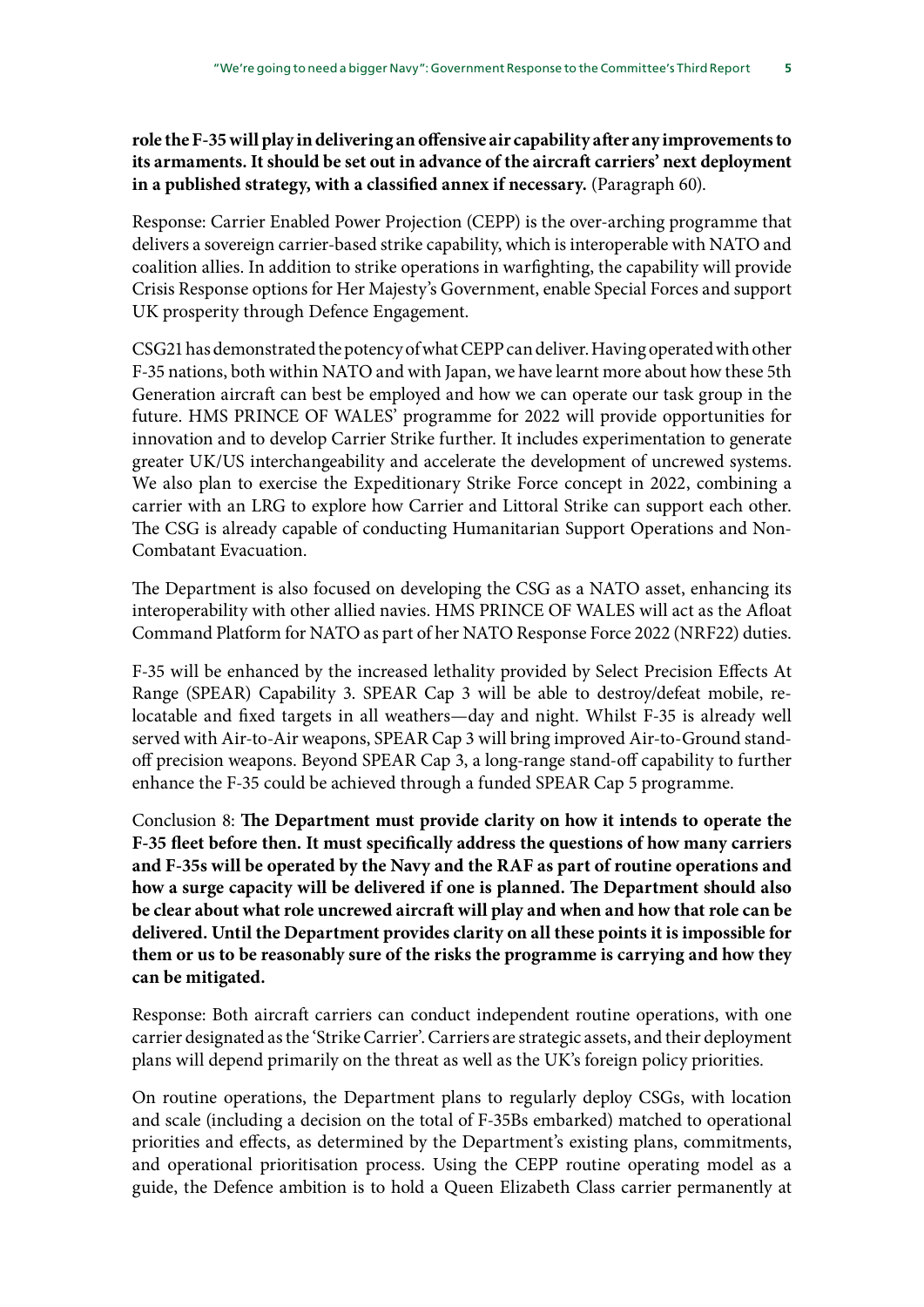readiness, deploying annually on operations, with F-35Bs being made available for those deployments depending on scale, duration, their force growth and concurrent Defence demand.

In 2022, the number of UK F-35Bs available for embarked operations to support routine deployments is a squadron of up to 12 jets. This number will increase by FOC for F-35 (scheduled for 2025) to put up to 24 jets on board; assessment work continues on what potential for surge capacity would be available after this date, recognising any such surge would affect training pipelines. The Department is presently considering options to purchase a further tranche of F-35Bs to increase Carrier Strike capacity and readiness.

To augment the F-35B's strike capability and to complement, and potentially replace, some of the roles delivered by its crewed helicopters, the RN is exploring options for a range of Uncrewed Air Systems (UAS). It is intended that the funded programme will also deliver a flexible, tactical UAS for frigates deploying to the Middle East. This will augment the ship's helicopter and provide Commanders with persistent surveillance.

Conclusion 9. **The Department must deliver the funding to swiftly end the spectacle of space on highly capable vessels being used to carry nothing but air. This should include consideration of both the threats and the opportunities posed by hypersonic missiles as well as the potential to use common missile silos across classes and to deliver compatibility with different international partners. The Department should confirm in its response that it still intends the FC/ASW to be compatible with the Mark 41 vertical launch system. The Department should also be mindful of previous warnings that procuring a 'bridging' system with long post-2030 life expectancy could damage the relationship with France.** (Paragraph 73)

Hypersonic missiles are among the most challenging air targets that the RN must be able to counter. Upgrades to existing in-service air defence systems, and procurement of future capability, such as the Future Air Defence System (the Type 83, as announced in the IR), will specifically seek to address the potential threat that 'hypersonics' pose, as well as harness any opportunities to procure offensive hypersonic weaponry, should it be advantageous to do so.

Whichever maritime missile system is acquired through the Future Cruise/Anti-Ship Weapon (FC/ASW) programme, it will be compatible with the Mark 41 (Mk 41) vertical launch system, specifically given the intent for these weapons to be fitted to the Type 26 Frigate. The RN is exploring opportunities to fit Mk 41 launchers to other classes of ships, including Type 31, to provide commonality with partner nations, improve interoperability and simplify the inventory of maritime offensive and defensive capabilities.

Discussions on the procurement of any interim Surface to Surface Guided Weapon capability before the introduction of FC/ASW will be given all necessary scrutiny which will cover the positives and potential risks of all procurement solutions.

#### Conclusion 10. **The Department must ensure that the Naval Strike Network (NSN) is fully funded and compatible with Defence's digital backbone.** (Paragraph 79)

Response: The RN is exploring opportunities to fund this important enabler. The Department can reassure the Committee that capabilities such as Naval Strike Network (NSN) will be fully compliant with Defence's digital backbone and the principles of 'Multi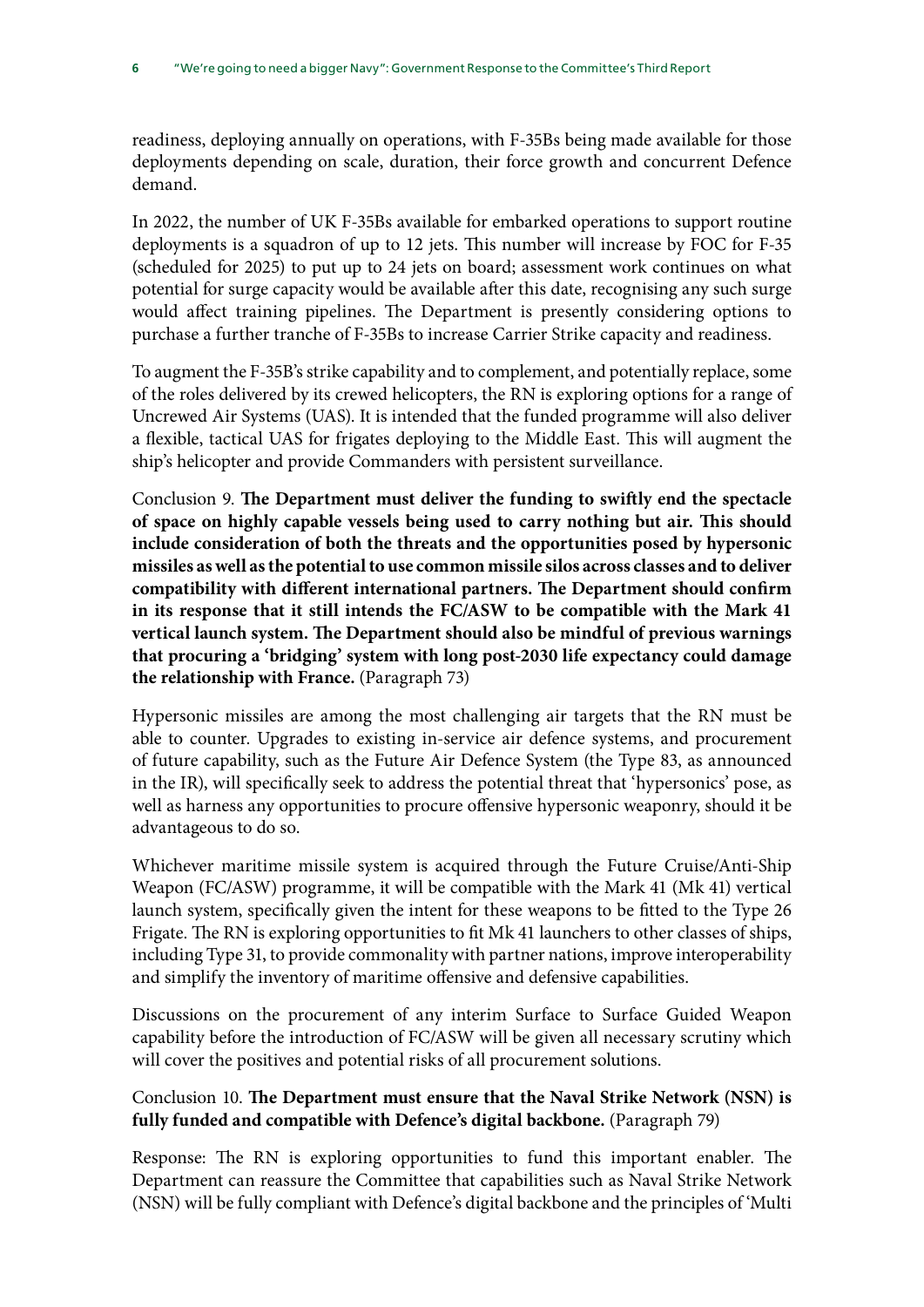Domain Integration'. The RN is utilising research and development funding to refine the NSN requirement which has delivered a series of experimentation exercises, including NATO's Maritime Unmanned Systems Initiative. These experiments have examined how uncrewed vehicles can be integrated with conventional forces.

Conclusion 11. **We are concerned that the Future Commando Force and the Littoral Response Groups are not properly resourced to continue amphibious operations. The Department must confirm that it remains committed to retaining the Royal Marines' amphibious capabilities.** (Paragraph 86)

Response: The Department remains committed to maintaining and modernising the UK's amphibious capabilities. The IR allocated  $£278$  million over the next ten years to transform our Commando Forces that deliver our Littoral Strike capability. In tandem with this investment, the RN continues to identify areas where its existing resources can be re-prioritised to support development of Littoral Strike.

As well as the existing Landing Platform Dock (LPD) and Landing Ship Dock (Auxiliary) (LSD(A)) ships, which are specifically designed for amphibious operations, other warships and auxiliaries may support the LRGs, augmented by commercial shipping, to enable the movement of material and personnel during routine operations. Up to six MRSS, which will replace both the LPD and LSD(A) vessels currently in service, were announced in the IR to enter service in the early 2030s. This demonstrates the Department's enduring commitment to amphibious capabilities. To augment these vessels, and the associated aircraft, the UK Commando Forces programme is also exploring options for development of new, modernised, fast landing craft to speed up the movement of forces from sea to land, thereby increasing amphibious operational responsiveness.

Conclusion 12: **The Department should explore increasing the size of the attack submarine fleet as part of the Astute successor programme, Submersible Ship Nuclear Replacement (SSNR). At the very least it must confirm in its response that it will not decrease the number of attack submarines in the fleet below the seven Astute class submarines it plans to operate. The Department must also consider whether the SSNR submarine design will include a horizontal launch missile system in line with current UK submarines, or a vertical launch system for systems such as Tomahawk, in line with some of the more modern US Navy submarines. The Department should confirm in its response how it will ensure that current UK attack submarines retain their land attack missile capability, given the US Navy's transition to vertical launch systems.** (Paragraph 92)

Response: The Department is grateful for the advice the Committee has provided on the RN's future attack submarine force. A Submersible Ship Nuclear Replacement (SSN(R)) programme team has been established within the Defence Nuclear Organisation (DNO). However, SSN(R) is currently in an early design phase and no conclusion has been reached on class size, weapon system fit or wider capabilities. We are liaising with allies and partners as part of this process.

Conclusion 13: **We are very concerned that the limited resource budget allocated under the Spending Review for the remainder of this Parliament will be insufficient to properly operate and maintain the full fleet. We were not convinced by the Department's assertion that "the resource budget is adequate to ensure that we maintain the crewing**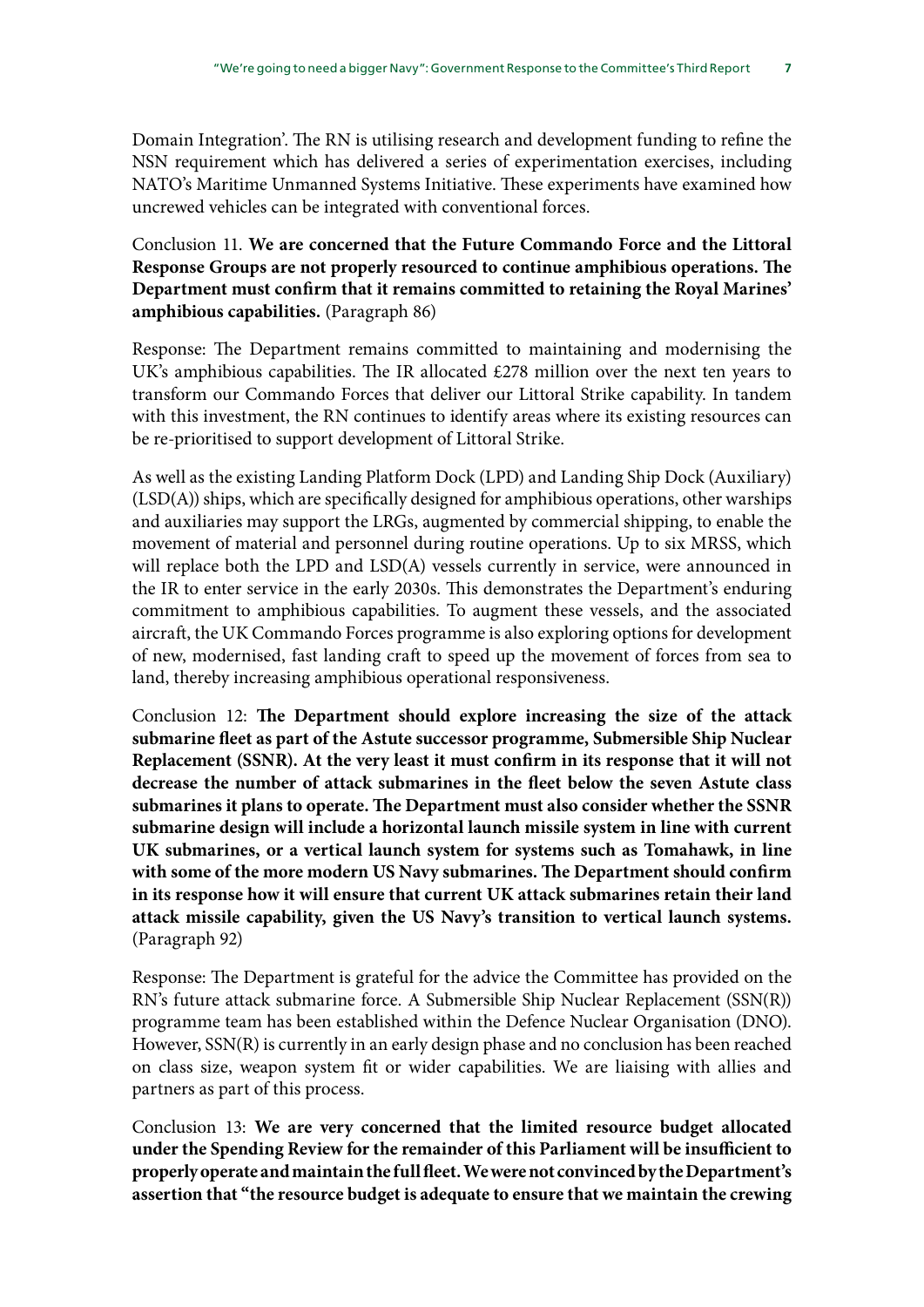**and effectiveness of those additional resources". If this is not remedied, there will almost certainly have to be a compensating reduction in maintenance of or operations by the aircraft carriers or other vessels. If the Navy attempts to cut the payroll costs element of RDEL by reducing personnel numbers, this could make it even harder to bring in the new classes of vessels in the 2030s as planned. Defence spending must increase to allow the Navy's resource budget to beat inflation and to accommodate any new cost model for the aircraft carriers.** (Paragraph 96)

Response: The IR invested an additional  $£9$  billion in the Maritime domain;  $£6.1$  billion into Navy Command and the remaining £2.9 billion in the DNO and the Complex Weapons pipeline. To maximise the value from this investment, the MOD attributes resources as efficiently as possible to deliver against operational outputs and the procurement programme. The RN is experimenting with different crewing models to inform the requirements for future classes of ships, and, in turn, this will determine the overall workforce the RN needs.

Conclusion 14. **The Navy plans to rely on allies to provide capabilities in almost all military operations and for most major missions working with allies will not be optional. Overall, this way of working is a source of strength for the Navy. However, we do need an honest assessment of the way in which we will integrate in the systems of allies. The Department must do more at the political level to ensure the Navy can rely on this support when needed, including arranging regular exercises with other navies, and engaging the expanded defence liaison network promised by the DCP. The Department must be clear how far it intends to privilege interchangeability with the US over interoperability with other partners and what the trade-offs involved are. It must also be honest about the realistic limits on its ability to act alone.** (Paragraph 105)

Response: Interchangeability builds upon interoperability, by forging ever closer integration with our closest allies to ensure our enduring operational effectiveness. This will not come at the cost of wider interoperability with our other allies and partners. The RN's deep and broad spread of enduring relationships (including NATO, Five Eyes allies, and the Joint Expeditionary Force and Combined Joint Expeditionary Force) will remain a key strength.

As the foremost European navy in NATO, we must be increasingly interchangeable with the US Navy while increasing NATO interoperability. We will achieve this by providing a framework, through which our allies can interoperate effectively. The RN maintains a sovereign core of key capabilities to ensure freedom of action, the Alliance enhances these, adds diversity of thought and provides opportunities for tactical development which is a visible sign of solidarity against common threats. As the centrepiece of our warfighting offer, Carrier Strike is being developed as an interoperable NATO asset - as demonstrated by providing HMS PRINCE OF WALES as a NATO Command and Control platform as part of her NATO Response Force 2022 role. The cohering power of Carrier Strike was also demonstrated in the recent CSG21 deployment (Op FORTIS) which operated with integrated Dutch and US allies, including embarked US F-35B. Interchangeability with the US will be further reinforced in 2022, using HMS PRINCE OF WALES as a platform for uncrewed systems experimentation, and by the commitment to increase the UK's F-35B fleet to 48 by 2025.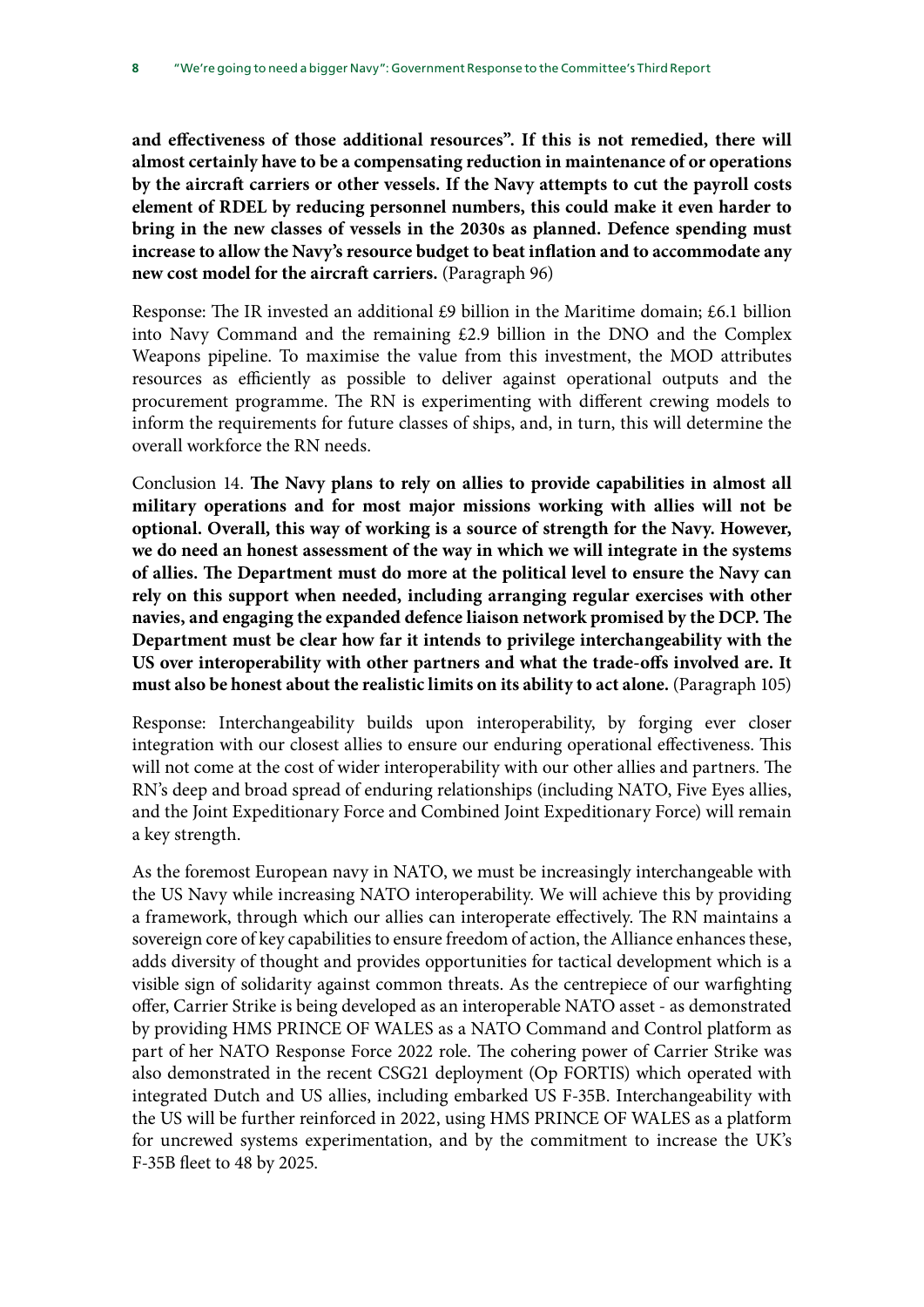Additionally, the RN is deepening relationships in the Indo-Pacific. The recent AUKUS announcement is a clear commitment to working closely with our partners in the region, while the purchase by, and building of Type 26 Frigates in Australia (as well as Canada) is an example of designing-in interchangeability from inception. Strong relationships supported by routine engagement are also being built with the US Pacific Fleet and Royal Australian Navy, as well as a developing relationship with the US Coast Guard, whose maritime security focus nests well with the capabilities provided by the Batch 2 OPVs. Activity is prioritised to leverage existing relationships, including our Five Eyes and Five Powers Defence Agreement (FPDA) partners and to exploit our expanding liaison network of defence attachés and advisors.

Conclusion 15: **The Department should develop a strategy for how it will collaborate with both regional partners and NATO allies in the Pacific within the next year. The Department should confirm in its response whether the Royal Navy will continue to contribute to Op ATALANTA.** (Paragraph 111)

Response: The MOD has a mature strategy for the Pacific and long track record of working effectively with regional allies and partners. The strength of these ties was demonstrated and strengthened during CSG21 (Operation FORTIS).

The Defence Command Paper outlined a 'tilt' to the Indo-Pacific. This includes investment in Defence and Diplomatic Staffs, the persistent deployment of two OPVs and, from 2023, an LRG that will operate across the Indo-Asia Pacific. Activity is prioritised through the Strategic and Maritime Capability Steering Groups, in close liaison with other government departments. Planning is coordinated with key regional allies and partners as appropriate.

The UK ceased to participate in Operation ATALANTA in March 2019; the UK no longer has the necessary legal basis to participate in EU Common Security and Defence Policy operations. We remain engaged around the Horn of Africa through bilateral and small group partnerships to promote the Rule of Law and support conflict prevention, stabilisation, and security reform.

Conclusion 16: **The Department must take early action on the availability of attack submarines and destroyers, and the lack of Fleet Solid Support shipping. If action is not taken to address this within the next year, we will begin to request updates on progress twice a year. The Department should explore whether there is an option of upgrading the Type 45 destroyer to deliver ballistic missile defence and what the costs and timelines involved are and provide us with updates on the exploratory work.** (Paragraph 116).

Response: One of the Secretary of State's top priorities for the First Sea Lord (1SL) is continuing to improve the availability of ships and submarines. Numerous projects are underway to achieve this. These projects aim to reduce the length of time that ships and submarines spend in refit and increase the time that they are available for tasking. Type 45 Destroyer availability will improve from 2023, and then again in 2025, when the majority of the ships will have completed the Power Improvement Programme (PIP).<sup>1</sup> Throughout this period, the RN will continue to meet Defence's highest priority outputs and two Type

<sup>1</sup> By the end of 2024 four of six Type 45 will have completed PIP. A fifth conducts PIP in 2025, remaining in refit until early 2027, whilst the sixth starting PIP in 2026, finishing its refit in 2028.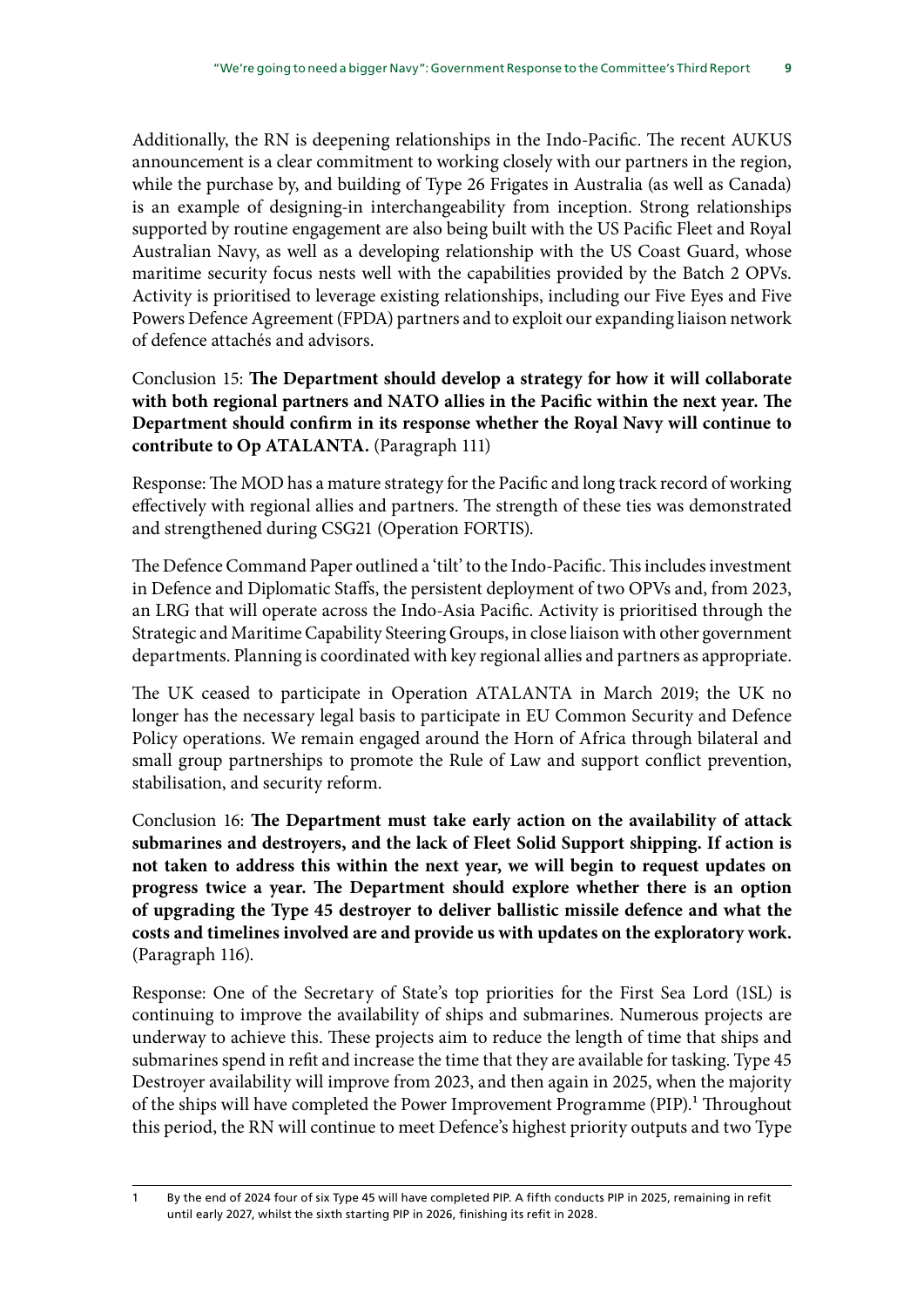45 Destroyers will be available to support annual CSG deployments. As newer ships are brought into service, they will require shorter refit periods than the older platforms they replace, further improving availability.

It is UK policy that we do not comment on matters relating to submarine availability as this would, or would be likely to, prejudice the capability, effectiveness, or security of our Armed Forces. The UK's attack and nuclear deterrent submarines continue to meet their operational tasking, deploying globally on operations and protecting our national interests.

The FSS programme is progressing in accordance with established acquisition processes and is on track to receive final manufacture tenders in July 2022. The Contract Notice requires all three ships to be in service by 2032, and we will manage the transition between FORT VICTORIA and the first FSS ship to ensure that the Carrier Strike Group retains a sovereign core and ability to operate independently.

As set out in the Defence Command Paper, we committed to upgrading the Sea Viper air defence missile system for the Type 45 by late 2020s to provide a Ballistic Missile Defence (BMD) capability for the RN and wider Defence. Sea Viper Evolution (SVE) will deliver the capability that will protect maritime units from a range of Ballistic Missile threats by the late 2020s. The Integrated Review funded SVE Capability 1, upgrading the RN's missiles to the ASTER Block 1 standard. The RN will also conduct an Assessment Phase of SVE Capability 2, to further enhance this capability and cover a greater range of threats, utilising the ASTER Block 1 "New Technology" missile. This investment forms part of the strategic intent for the UK to have a maritime BMD capability and will deliver the first European warship capable of an organic "sensor to shooter" BMD intercept. Further concepts for BMD will be considered and refined, including a counter-hypersonics capability, as we develop and procure the Future Air Defence System as the replacement for the Type 45 Destroyers.

Conclusion 17: **Availability issues are unlikely to improve significantly, and could potentially deteriorate further, until new frigates are introduced, and the Type 45 Power Improvement Project (PIP) is complete. It is only prudent for the Navy, when it is setting strategic and operational goals over the period, to take a more realistically pessimistic view of UK capabilities than is currently the case.** (Paragraph 126)

Response: Improving availability is one of the RN's highest priorities. Initiatives are in train to improve the availability of surface ships and submarines. These projects aim to reduce the length of time that ships and submarines spend in refit and increase the time that they are available for tasking. Through the PIP and the Equipment Improvement Plan (EIP), Type 45 availability will improve from 2023, and then again in 2025. Over this period the RN will continue to meet Defence's highest priority outputs; two Type 45s will be available to support the annual CSG deployments. We are also optimising the Frigate Transition Plan to ensure that the availability of both General Purpose and Anti-Submarine Warfare Frigates is maintained. The RN is tasked in accordance with strategic priorities which take into consideration the availability of platforms.

Conclusion 18: **Reporting of availability must improve to avoid concealing issues with the availability of specific classes of vessel. The Ministry of Defence should report annually to Parliament in a written statement on the availability of all surface vessels in**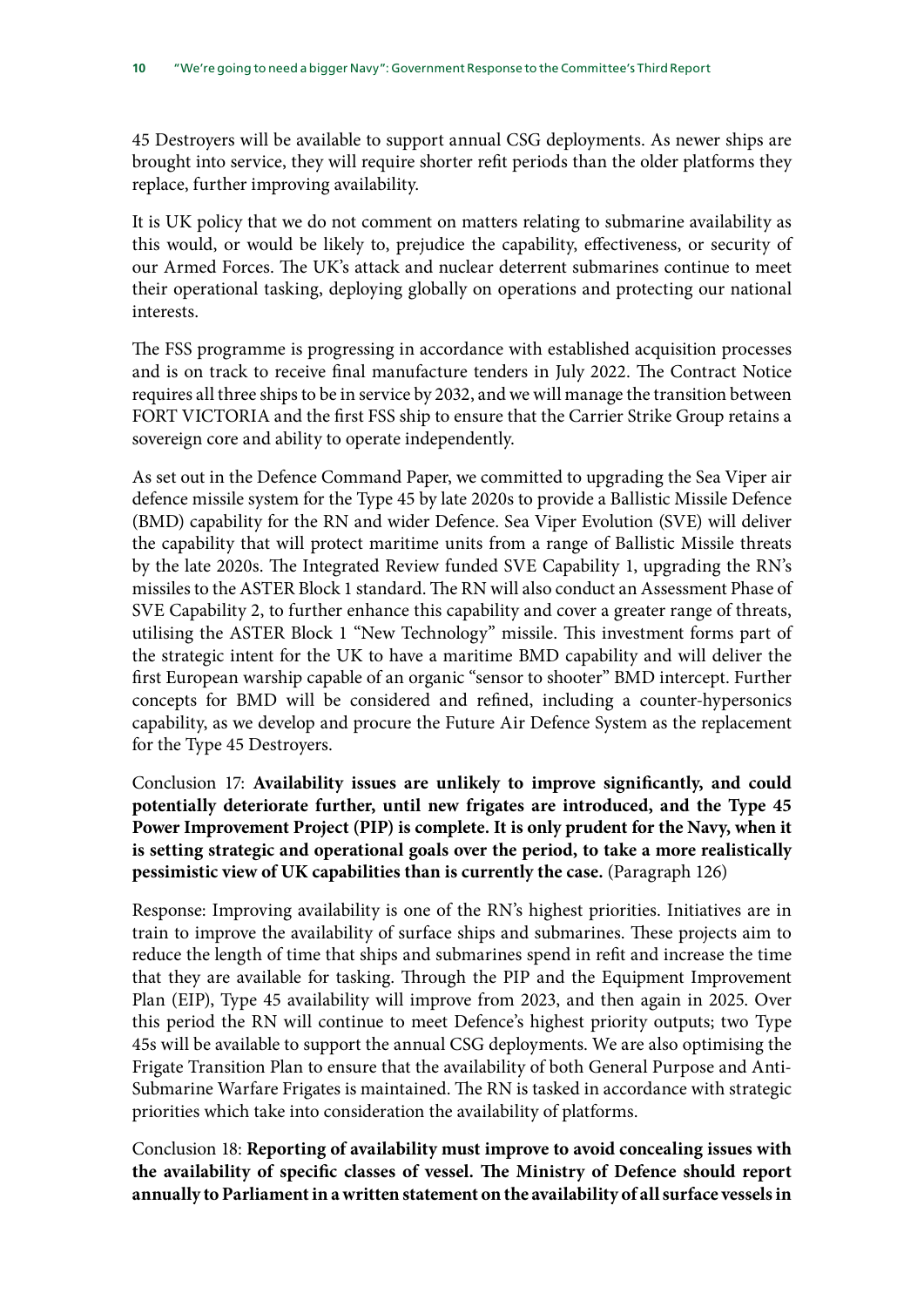**the Royal Navy and Royal Fleet Auxiliary by class. The answer to PQ 36545 on Type 23 Frigates, dated 26 July 2021, provides a model and demonstrates that the publication of data at this level of specificity does not compromise security. The Ministry of Defence should also make a classified report to this Committee including details of any times in the previous year when surface vessels were unexpectedly unavailable for more than a month and a list of surface vessels that are expected to enter a refit or maintenance for a year or more, or which are being mothballed, during the course of the following year.** (Paragraph 127)

Response: The department will provide a single annual update to the Defence Committee which will include an update on Surface Fleet availability and shipbuilding plans.

Conclusion 19: **The low availability of the UK's Type 45 destroyers and recognised issues in their propulsion systems are a major cause for concern. The destroyers cannot do their job or effectively deter adversaries if only half, and sometimes only one, of the six ships is available for operations at any time. The PIP that is intended to improve this situation is scheduled for completion in 2028 but there are indications that timelines may be slipping. We find it extraordinary that the Navy is prepared to wait seven years to fully repair these £1 billion destroyers, which are arguably the most powerful units in the surface fleet after the aircraft carriers.** (Paragraph 128).

Response: Type 45 Destroyers continue to contribute to the defence of the UK and support our international partners. HMS DEFENDER and HMS DIAMOND have recently returned from operational deployment with the CSG.

The MOD has two key strands of work to address and improve reliability and resilience of Type 45 Destroyers. Measures to enhance system reliability are being delivered through an EIP. Platform availability and reliability measures show that there has been a circa 80 percent reduction in the occurrence of Type 45 loss of power events across the class since 2010. EIP, now over 72 percent complete across the six Type 45 Destroyers, has been a key contributing factor to this improvement and is delivering positive results by increasing time on task across the class. HMS DEFENDER had the highest availability of any unit in the CSG Task Group – a prime example of the positive impact of EIP.

The second strand of work is the Type 45 PIP which will improve system resilience through the installation of an upgraded power and propulsion system. HMS DAUNTLESS is currently in the test and commissioning phase of her first of class PIP conversion, having completed the installation of all major new systems. This has been a complex engineering project and delivering it against the backdrop of the COVID-19 pandemic has been a significant challenge which has tested industry and impacted the schedule.

We will learn from the HMS DAUNTLESS' PIP conversion to ensure that the conversion of subsequent ships is conducted as efficiently as possible. This has been a significant focus of activity.

Conclusion 20: **The Ministry of Defence should investigate claims that each PIP upgrade could be delivered in less than twelve months and confirm in its response what if any barriers there are to speeding up the programme. The response should also confirm whether an SRO has been appointed for the PIP. If not, one should be appointed and they should be prepared to provide the Committee with an annual report on the**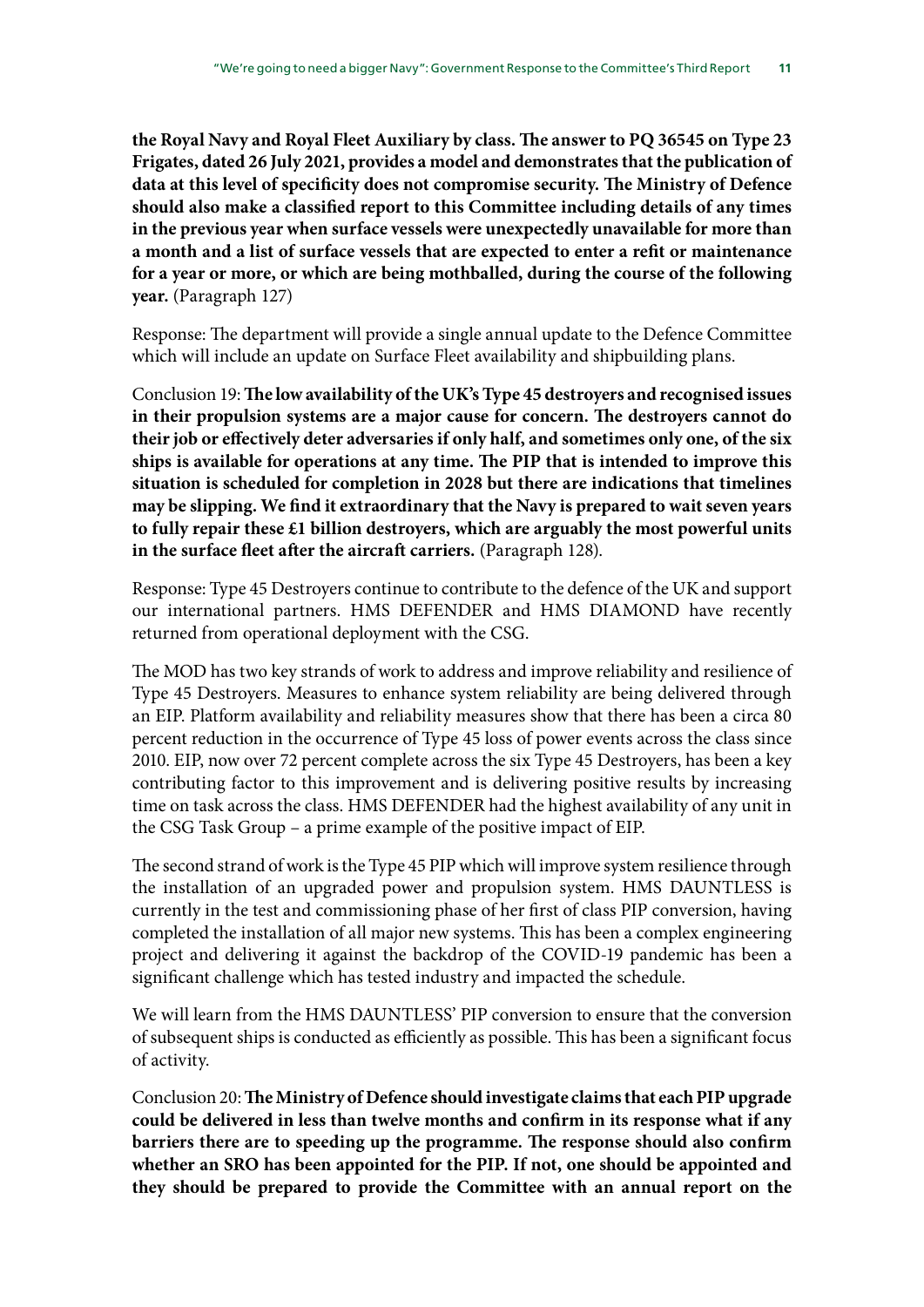**programme within six months of appointment, and then annually. If necessary, we will expect the SRO to answer additional questions on their programmes in a public evidence session.** (Paragraph 129).

Response: Timely delivery of PIP is one of the RN's highest priorities. Delivering PIP conversions while ensuring sufficient platforms remain available to support operational requirements necessitates careful management by the MOD. As an In-Service Upgrade Project, ultimate responsibility for the delivery of PIP sits within Defence Equipment & Support (DE&S) and with Director General Ships, Vice Admiral Sir Chris Gardner. We will learn from the HMS DAUNTLESS PIP conversion to ensure that the conversion of subsequent ships is optimised. The programme is designed to efficiently deliver the PIP conversions while working within the constraints of industrial capacity and delivering the required number of operational Type 45 Destroyers.

Conclusion 21: **We are concerned by reports that submarine availability is weak, and not reassured by learning that the US and Australian submarine fleets are no better. Reported issues with the availability of the Vanguard class submarines that deliver the nuclear deterrent mean that the Dreadnought successor programme must be brought in on schedule, as further life extensions cannot be relied upon to fill in any gaps. The Ministry of Defence should set out in its response appropriate arrangements it will use to ensure that we are briefed on submarine availability once a year, with due regard to both security and the importance of scrutiny to ensure effective delivery.** (Paragraph 132).

Response: It is UK policy that we do not comment on matters relating to submarine availability as this would, or would be likely to, prejudice the capability, effectiveness, or security of our Armed Forces. The UK's attack and nuclear deterrent submarines continue to meet their operational tasking, deploying globally on operations and protecting our national interests.

As stated within the document 'The United Kingdom's future nuclear deterrent: the 2021 update to Parliament', the Dreadnought ballistic missile submarine programme continues to remain within overall budget and on track for the First of Class, HMS DREADNOUGHT, to enter service in the early 2030s.

#### **Shipbuilding and the Future Fleet**

Conclusion 22: **The next decade is one of significant risk for the Royal Navy's fleet. During a period when it is being expected to take on increased responsibilities in a deteriorating international security environment, the Navy will be relying on a mix of elderly vessels (like the Type 23 frigates) and new and untested assets and processes (like the uncrewed mine countermeasures), while also being constrained by a tight budget for operations and maintenance that will force it to change how it operates. In addition, crucial programmes like the Crowsnest early warning system, the Type 45 Power Improvement Project and introduction of the Naval Strike Network will not be completed for several years, all of which incurs risk. The Navy will also be forced to carry capability gaps in medical facilities and anti-ship missiles, because of the retirement of RFA Argus and Harpoon, and likely also in its ability to monitor critical national infrastructure and deliver support shipping and logistics, because of the uncertain in-service date of the Multi-Role Ocean Surveillance Ship and delays**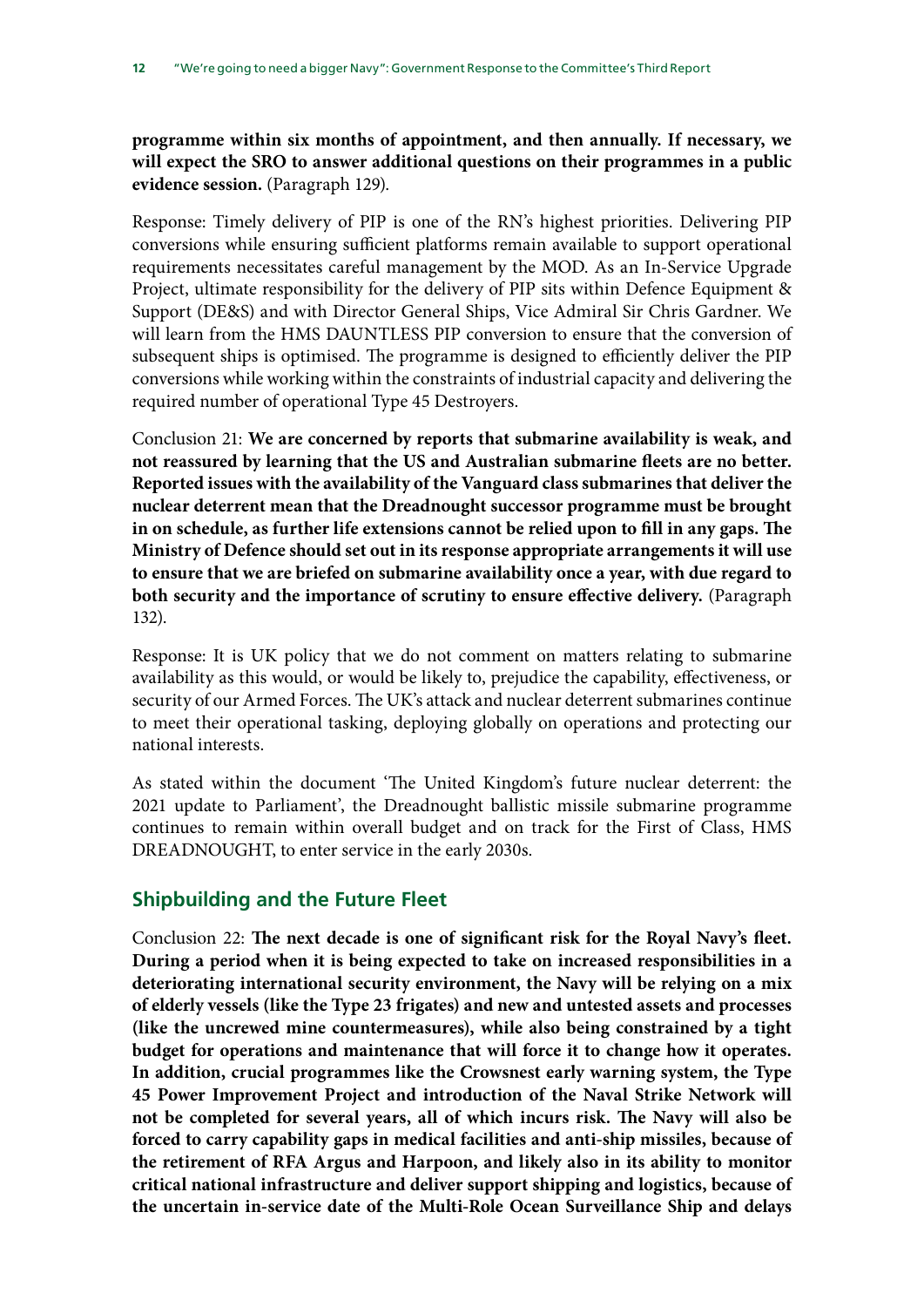#### **to the Fleet Solid Support ship programme. The lack of Fleet Solid Support ships is a particular concern because it threatens the Navy's ability to deliver a force with a sovereign core that can act independently of allies.** (Paragraph 144)

Response: The Integrated Review committed to funding significant upgrades to the RN. This includes investment in new ships and capabilities, and the retiring of those that are approaching obsolescence. Risks associated with this transition are being actively managed in order to minimise capability gaps and ensure the RN is able to meet all its operational outputs.

Work is ongoing to explore a range of options to meet the RN's Future Offensive Surface Weapon (FOSuW) requirement to replace Harpoon which goes out of service in 2023. This includes the potential fitting of Mk 41 launchers beyond those already planned for the Type 26, including Type 31 and potential retrofit to existing classes, to provide commonality with partner nations, improve interoperability and simplify the inventory of maritime offensive capabilities.

Royal Fleet Auxiliary ARGUS is due out of service in 2024. In the longer term, the MRSS programme will offer an enduring solution to afloat medical support. In the interim, a range of potential options are being explored to mitigate the gap, including a short extension in service of RFA ARGUS.

The Defence Command Paper announced that the RN would develop a Multi Role Ocean Surveillance ship to provide an underwater Critical National Infrastructure protection capability, and work is ongoing to bring this capability into service as quickly as possible.

While operating alongside allies and partners offers significant benefits, we will manage the transition between FORT VICTORIA and the first FSS ship to ensure that the Carrier Strike Group retains a sovereign core and ability to operate independently.

Conclusion 23: **Towards the end of this decade the Navy intends to bring in several completely new classes of vessels simultaneously. These plans must be delivered on schedule if the Navy is to avoid capability gaps and end the period of risk it has created through its own planning and procurement decisions. We welcome indications that these programmes are currently on target. However, past performance is not encouraging, and numerous risks have been identified. The security of the fleet and the UK rely on these projects being delivered on time. Given the challenges associated with the age of the vessels, like the provision of spare parts, we are far from confident that any delays can be effectively managed by extending the life of ageing vessels without additional risk.** (Paragraph 152)

Response: The MOD has a clear plan and approach to future ship procurement. The Type 26 and Type 31 Class of ships will be brought into service to replace the Type 23 Frigates in the latter half of the 2020s, and into the 2030s. As with all complex programmes, there is risk associated with delivery dates which is being closely managed by the Senior Responsible Owners. The project teams have experienced people who have successfully brought into service the River Class Batch 2 OPVs and Queen Elizabeth Class Aircraft Carriers. The Type 23 Frigates continue to be highly effective and successfully deployed to provide maritime security for key trade routes and to protect the Continuous at Sea Nuclear Deterrent and CSG. The risks associated with the delivery of Type 23 availability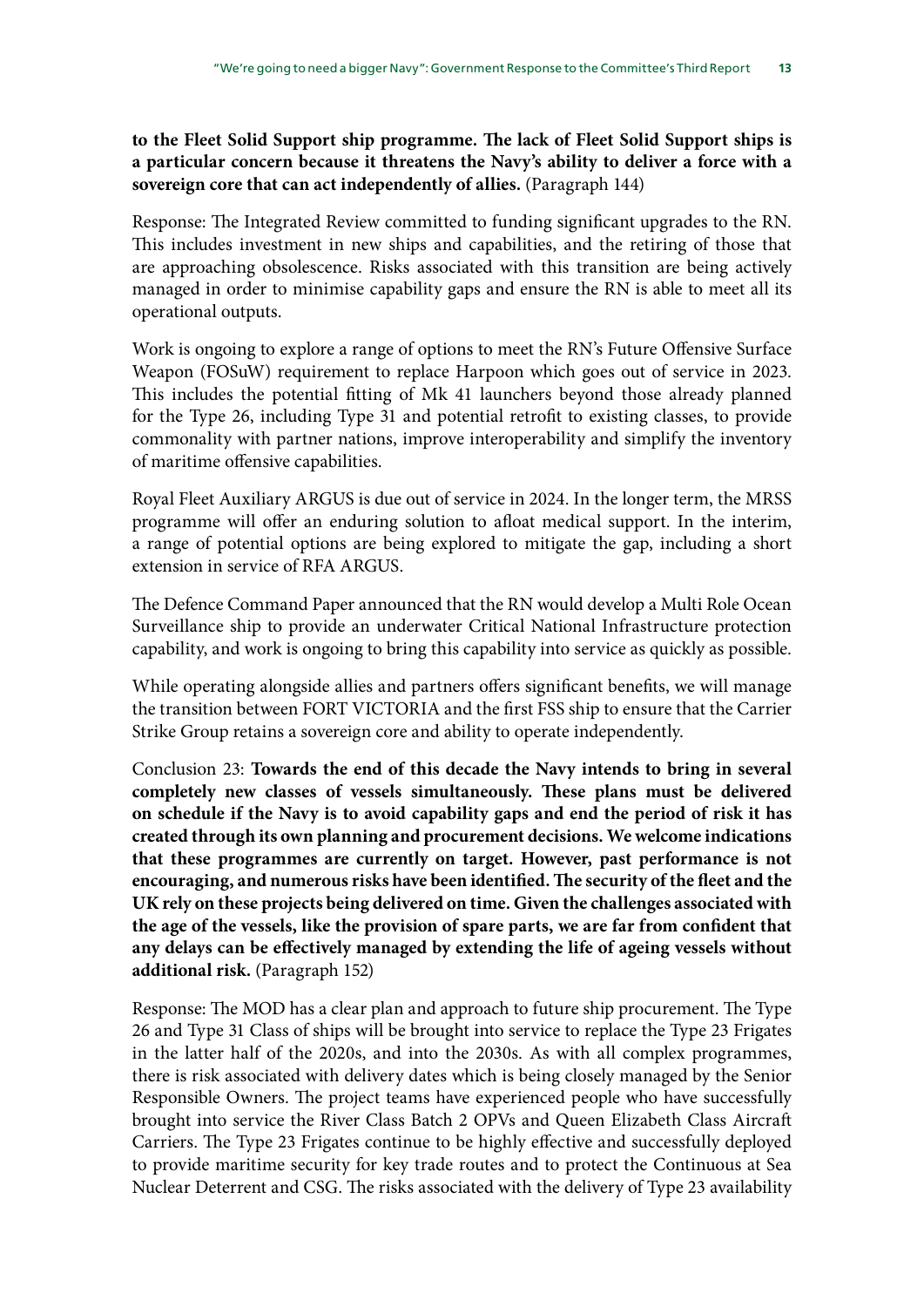and Frigate transition plan are well understood and are also being managed by experienced DE&S and RN teams. On current plans, the transition into service of Type 31 and Type 26 to replace Type 23s will not introduce any capability gaps.

Conclusion 24: **In order to allow for proper scrutiny of ongoing programmes, the Ministry of Defence should emulate the US Department of Defence and provide Parliament with an annual shipbuilding plan, including the number of ships planned to enter and leave service each year in the next 30 years. We ask that the Senior Responsible Owners for the Type 26, Type 31, Astute and Dreadnought programmes provide the Committee with an annual report on each of their programmes within six months of the publication of this report, and then annually. If necessary, we will expect the SROs to answer additional questions on their programmes in a public evidence session.** (Paragraph 156)

Response: The department will provide a single annual update to the Defence Committee which will include an update on Surface Fleet availability and shipbuilding plans.

#### Conclusion 25: **The National Shipbuilding Strategy refresh must finally take on board the consistent recommendations given in successive reports by a range of experts. This includes providing a steady pipeline of work for British shipyards and working collaboratively with industry.**

Response: As the Committee notes, volume is an important efficiency driver, and Government shipbuilding opportunities may help to insulate yards against the volatility of a challenging global market. The Refresh to the National Shipbuilding Strategy (NSbS) will set out a substantial volume of new vessels for the UK Government and the Devolved Administrations, ranging from large warships, to research vessels, auxiliaries and tugs. The 30 Year Cross-Government Pipeline provides industry with clarity on Government's future requirements. It is a substantial opportunity to create a baseline of volume to encourage industry investment in facilities, infrastructure, innovation and skills.

The Refresh will also establish new, more purposeful, structures for industry and Government to collaborate, giving industry the platform it needs to demonstrate leadership. The National Shipbuilding Office (NSO) was established ahead of the publication of the Refresh to act as a single focus in Government for industry, aligning activity and driving transformative change. The NSO will enable Government to optimise its approach to growing the sector and collaborating with industry, realising the benefits of coordinated procurement, investment and engagement across the shipbuilding enterprise.

#### **The refresh should:**

#### **Ensure that warships are built in UK yards and that this designation continues to include the Fleet Solid Support ship contract, as well as the future replacements for the Tide and Wave class vessels.**

The Defence and Security Industrial Strategy (DSIS) removed the definition of warships as aircraft carriers, destroyers and frigates for procurement purposes only. The procurement approach for each class of ship will be determined on a case-by-case basis. As well as considering specific capability requirements, the MOD will consider the longterm industrial impact of different options. The chosen procurement approach will be communicated with industry as early as possible to allow for forward planning. The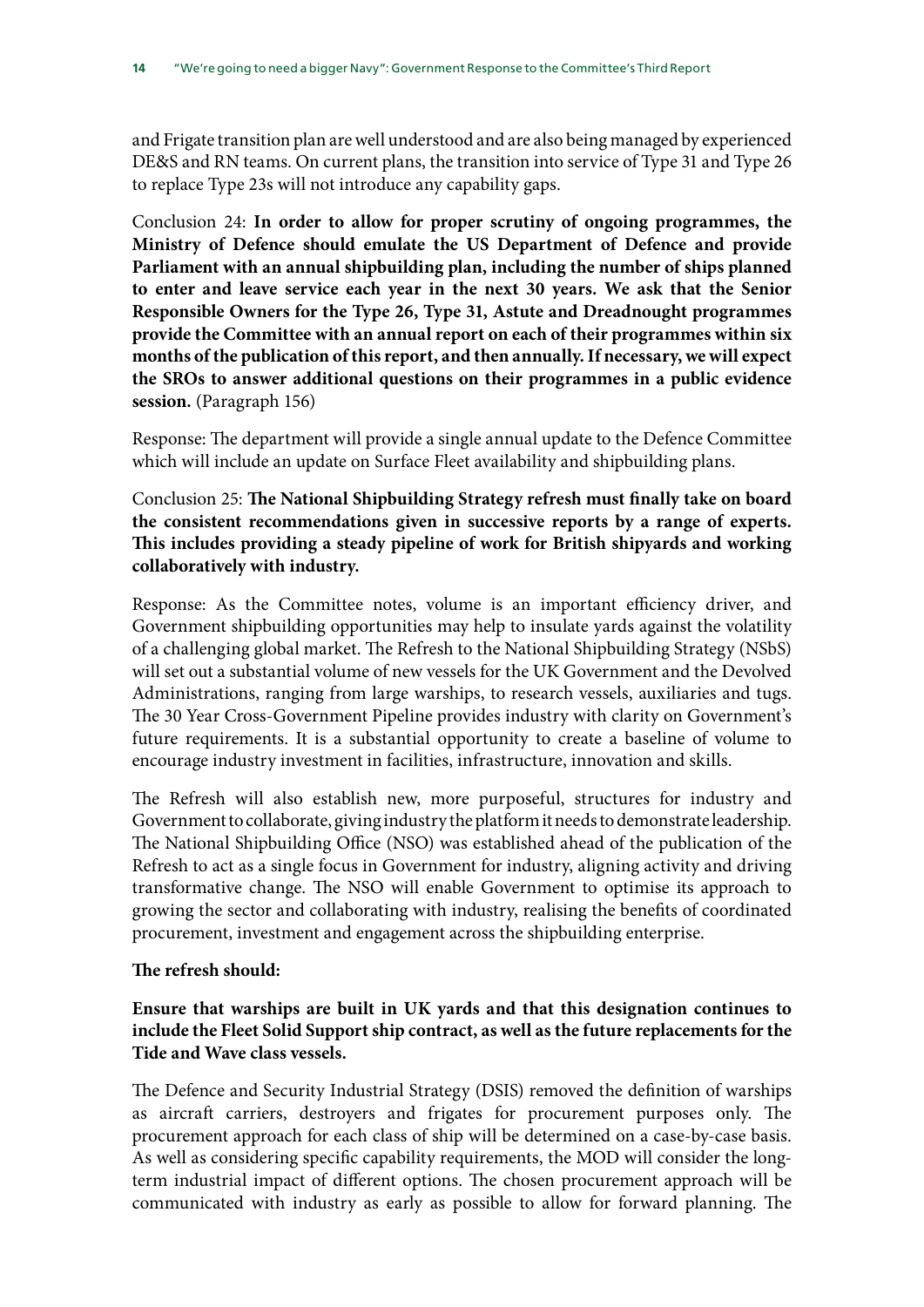removal of the warship definition provides the MOD with greater flexibility in determining its procurement route, as all RN ships and RFAs are operated by the UK in support of our national defence and security requirements. From frigates to naval auxiliaries, they contribute to the wide range of defence tasks, in peace or conflict; and it is entirely logical to view them as component parts of a broad maritime defence capability.

#### **Revisit the principles of the Parker Review and accept that active intervention is required by the government to modernise yards, guarantee an assured pipeline of work for UK yards and protect the skills base.**

The NSbS refresh will not provide a guaranteed pipeline of work for UK yards. However, through the 30 Year Cross-Government Shipbuilding Pipeline, there is ample opportunity to create a baseline of volume to encourage industry investment in facilities, infrastructure, innovation and skills. The NSO will seek to maximise the opportunity for UK industry in this pipeline, within the limits of procurement law and international obligations. Whilst noting the Committee's concerns regarding assurance of this pipeline, we consider it will create sufficient opportunities for UK yards to thrive. Through the implementation of the NSbS Refresh, the NSO will also work to increase exports, access to finance and productivity, to enable more UK yards to win commercial and export work and to ensure yards are not reliant on Government as a customer.

#### **Prioritise designing vessels for export wherever possible, and consider incorporating adaptability into the design as a way to achieve this;**

As the Committee notes, the approach used with Type 31, including valuing UK prosperity and adaptability for export through its procurement, has been a success. To provide clarity on what Government intends to achieve through our future shipbuilding procurement programmes, the NSbS Refresh will set out our strategic policy objectives for shipbuilding procurements across Government. These will include objectives around adaptability and exportability.

#### **Give greater weight to social value and the needs of shipyards around the UK when considering competition;**

In line with Government policy, a minimum 10% social value weighting will be applied to evaluations. To ensure fairness and effective focus, the key social value themes and policy outcomes that are relevant to each procurement will be determined early in the development of the acquisition strategy. The NSbS Refresh will also set out the policy objectives we expect to underpin cross-Government shipbuilding programmes. The NSO will work with project teams to ensure that programmes align to the NSbS Refresh and these policy objectives.

#### **Continue to follow the principles adopted after Sir John Parker's review, particularly showing agility, pace and grip in procurement, limiting modifications in contract signing and not delaying projects in response to annual budget pressures; and**

The Type 31 programme has been an exemplar for demonstrating agility, pace and grip in procurement based on stable user requirements. Similarly, Type 26 user requirements have remained stable, both throughout the three ship Batch 1 build and the process to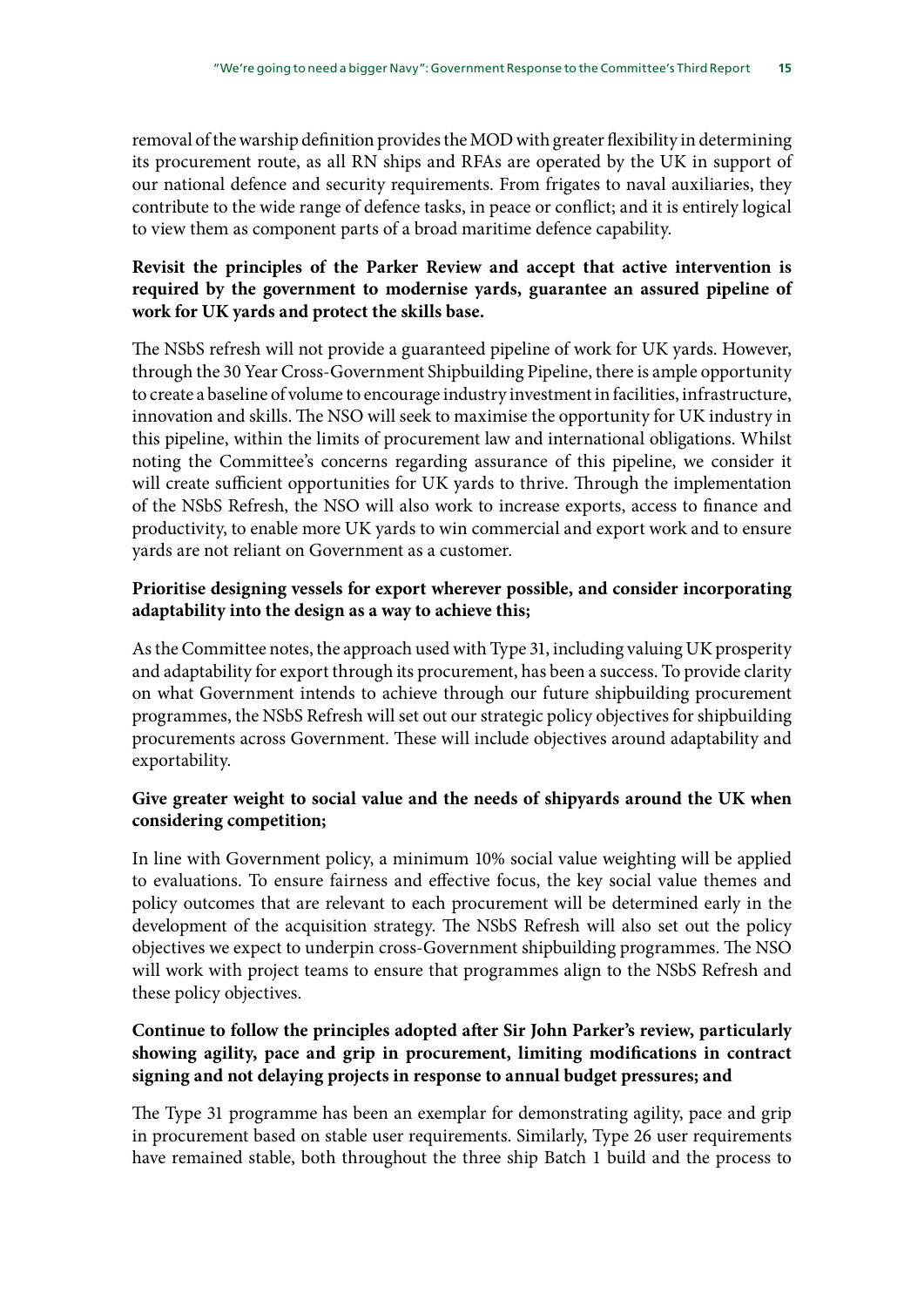place a contract for Batch 2. From the point when approval was granted to build the ships, neither the Type 31 nor the Type 26 programmes have been delayed due to annual budget pressures.

#### **Provide an assessment of the skills and professional engineering workforce the UK has and will need in its shipbuilding capability and explain how and on what timescales the Department will develop these.** (Paragraph 176)

As the Committee notes, skills are a key enabler of success for the shipbuilding enterprise, and this is recognised by Government. The NSbS Refresh will set out how Government, the Devolved Administrations, industry and training providers will work together to deliver the skills needed by industry now, and for new and emerging technologies. The first stage of this work will be to conduct an assessment of the enterprise's current requirement, before beginning work on how to address these.

Conclusion 26: **The Department must ensure the Fleet Solid Support ship contract is built in a UK yard, reflecting its designation as a warship, whilst outlining the Department's ambition and confidence in UK delivery. In its response to this report, the Department should confirm how it will restrict competition to a national build without further delaying the procurement process. It should also confirm whether the programme will follow the other recommendations in Sir John Parker's review, notably pace, grip and designing for export. As the Navy's only current solid support ship is scheduled to retire in 2028, the new vessels must be delivered as quickly as possible to ensure the Navy can deliver the sovereign core capability it aims for.** (Paragraph 177)

Response: The Department has been clear on the UK requirements for FSS and the competitive approach, which uses the successful Type 31 route of allowing both UK and International participation. The final contract for the manufacture of the FSS ships will be awarded to a UK business, either solely or as part of a consortium. We have been clear that a significant proportion of the build work will be carried out in the UK. In tendering for the design and build of the FSS ships, bidders must ensure that all three ships are integrated in UK shipyards. Bidders are also incentivised to maximise the social value offering in terms of the contribution shipbuilding can make in the UK, including encouraging investment in domestic shipyards.

The Secretary of State for Defence has stated that the ships will be considered as warships, which confirms that the programme is exempt from requiring international competition. The decision to consider these ships as warships has been made for reasons of national security and reflects a changed requirement, based on a clearer understanding of how these warships will support the RN's CSG. The competition is proceeding at pace in line with best practice set by Type 31, but also incorporating important lessons. FSS is a bespoke capability for carrier strike but also values adaptability in design which may be attractive to export customers.

The new competition is aligned to the 2021 DSIS, which allows for the procurement approach to be developed on a case-by-case basis. The imperative for FSS is to balance value for money for the provision of our requirements with the wider strategic goals of improving UK shipbuilding, leaving a legacy of increased capability and capacity for the future. The blended competitive approach of UK and international participation has been communicated to industry, including the UK content and social value requirements. In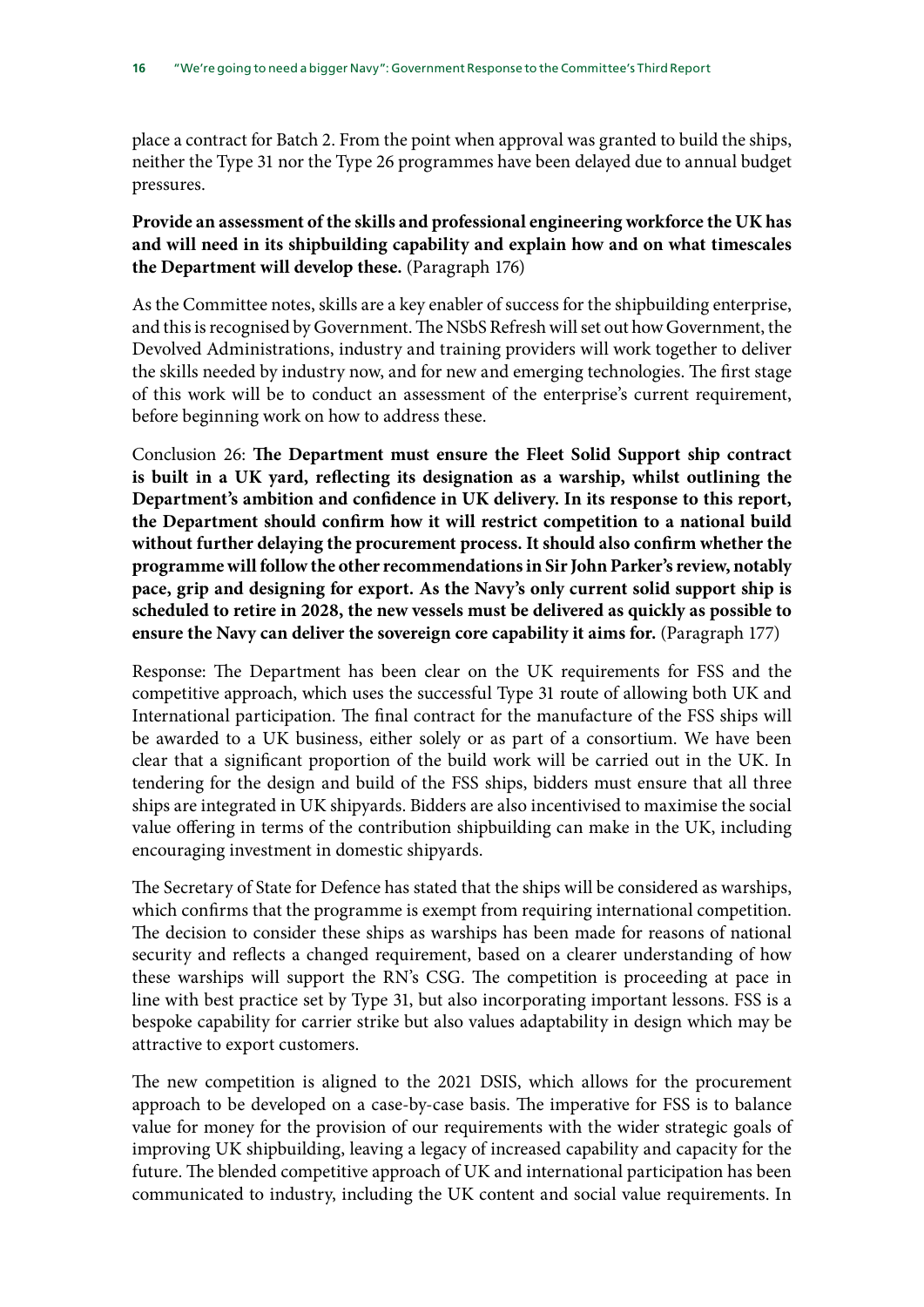line with the Secretary of State's decision, the competition is clear that integration of the ships will be in the UK and the competition incentivises inward investment in UK shipyard facilities, skills and work to generate sustainable improvement to competitiveness and productivity.

The Contract Notice advertised the requirement for all three ships to be delivered by 2032, but the competition evaluation criteria values and rewards bids that deliver to the earliest schedule, to meet the out of service date of RFA FORT VICTORIA (currently 2028) balanced against value for money and affordability.

Conclusion 27: **It is essential that NavyX and Defence Equipment & Support (DE&S) improve their ability to take emerging technology beyond the demonstrator phase and deliver it to the field. Digital systems should be prioritised more highly in procurement, with consideration given to them early in the design and build of new vessels. The Navy should plan as far as possible for them to be fitted flexibly into vessels and regularly upgraded to avoid capabilities becoming out of date. Development stage funding should be increased. We note the importance of space as an enabler for the Navy: the role it plays in delivering military capabilities will be considered as part of our dedicated space inquiry.** (Paragraph 184)

Response: DE&S has established the Future Capabilities Group to work with industry to explore and de-risk new capabilities and improve our approach to procurement. NavyX is an experimentation and innovation team that contributes to DE&S and other delivery partners by conducting rapid prototyping, testing and evaluation of emerging technology and digital systems to provide evidence upon which future programme choices can be based, quickly identifying opportunities and 'quick wins' for exploitation.

To enable growth, and to exploit the latest technology, all digital elements of future vessel designs will use open architectures and application based software, and will be fully compliant with Defence's digital backbone. This will allow decisions to be made at the last responsible moment regarding the type and version of hardware and software, and thus enable the very latest and most suitable technologies to be fitted to new platforms, rather than key systems being many years out of date at the time of introduction into service. In addition, the use of systems based on open architectures that can be upgraded at the speed of relevance are key to ensuring that advances in technology can be rapidly harnessed to generate a competitive edge.

The level of Research, Development and Experimentation (RD&E) funding in the RN has grown over the last three years, and the requirement to increase it in line with best practice laid down by HM Government and the MOD is widely recognised and acknowledged. Defence has ringfenced a £6.6 billion ringfence for R&D investment over the four-year period (2021–2024) within the 2020 Spending Review settlement.

The RN is forecasted to spend circa £325 million over the next four years on RD&E but will specifically review the funding allocated as part of the Department's annual budget cycle. RD&E is often commissioned centrally to support multiple Front Line Commands (FLCs), and funding allocated to other FLCs provides Defence-wide benefits to more than one Service. The RN will also benefit from RD&E spend by Defence Innovation and Defence Science & Technology projects that will support multi-domain capabilities.